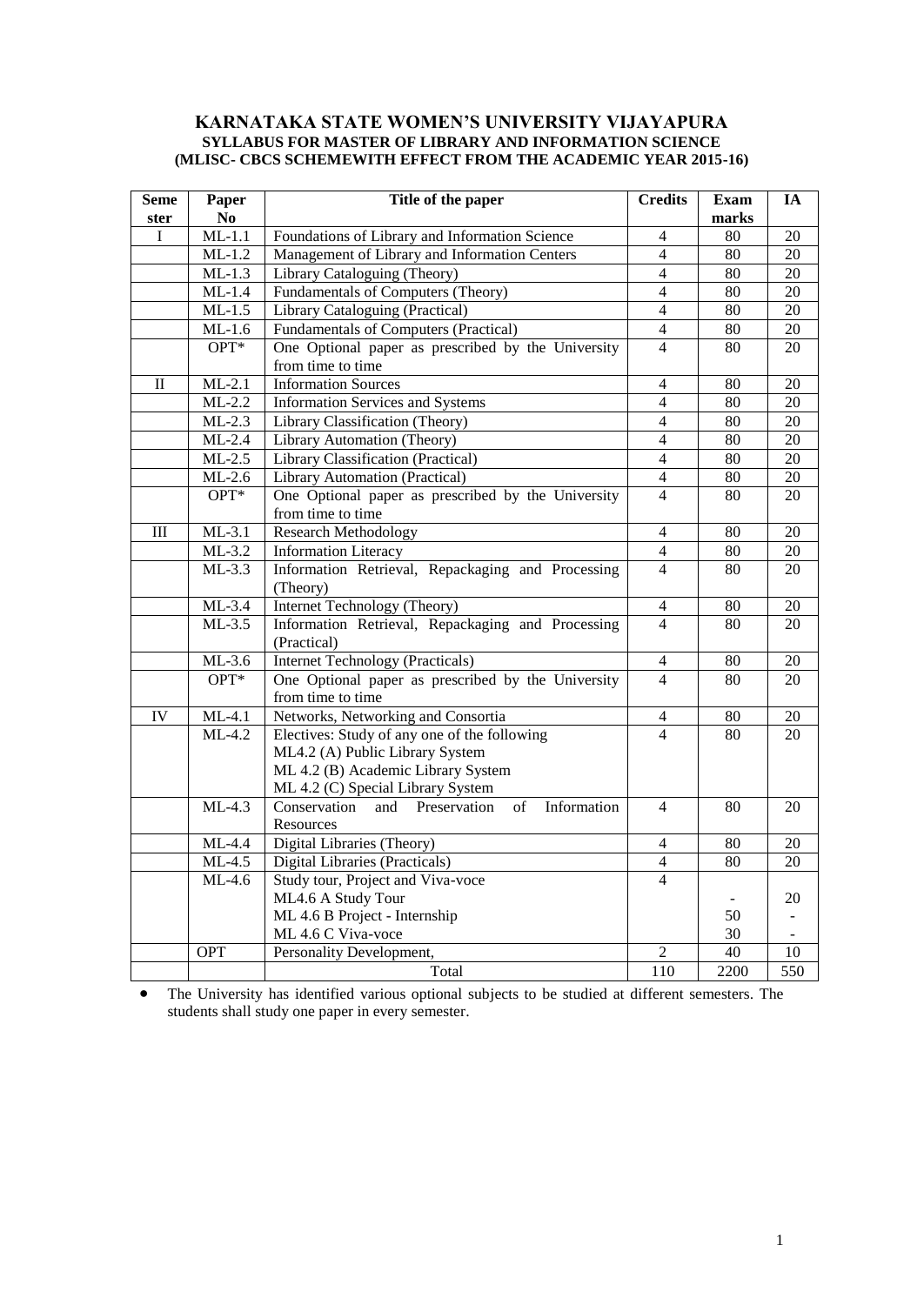## **FIRST SEMESTER**

### **ML-1.1: FOUNDATIONS OF LIBRARY AND INFORMATION SCIENCE**

### **OBJECTIVE**

- 1. To acquaint students with the basic philosophy of Library & Information Science.
- 2. To understand the role and evolution of library as a social Institution
- 3. To familiarize the basic concepts of information and its communication

4. To create awareness about legal, political  $\&$  ethical aspects of information  $\&$  its use.

5. To understand and appreciate the Library and information Profession.

- **Unit 1: Library: Social Institution and development;** Social and historical Foundations; Classification of libraries: Their functions and features; Role of libraries in the knowledge society; Growth and development of libraries in India with special reference to Karnataka
- **Unit 2: Five laws of library science and their implications on libraries**
- **Unit 3: Library Legislation:** Need, purpose, factors; Overview of public Library acts in Indian States, detailed study of KPL Act 1965, Copy Right Act 1957, Delivery of Books and Newspapers Act 1954, Press and Registration Act, Intellectual Property Right, Right to Information Act
- **Unit 4: Librarianship as a profession**: Professional Associations and their role in the development of the profession: Study of KALA, ILA, IASLIC, IATLIS, CILIP, ALA, SLA, IFLA and FID; Role of RRRLF, NKC, UNESCO in the development of the profession; LIS education and research
- **Unit5: Information and Information Science:** Information: Meaning, Definition, Nature, Properties; Notions of Information; DIKW model (Data-Information- Knowledge-Wisdom); Information Science: Definition, Evolution, Scope of the discipline and current status
- **Unit 6: Information communication and Information policy:** Communication: Basic concepts, Scientific method of inquiry and scientific communication; Channels and levels of communication; Modes and models of communication; Formal and Informal communication; Barriers to information communication; Information Policy: Need, importance, censorship, data security and fair use, issues relating to framing of information policy; IT Taskforce and its objectives; National and International information policies and programs – UAP, UBC

### **COURSE OUTCOMES**

1. Understand the basic philosophy of Librarianship / LIS profession

2. Identify the different types of libraries and differentiate between Academic / Public / Special libraries.

3. Understand the professional ethics and its / their application / implementation in practicing the profession.

4. Understand the importance of the five laws of library science and their implications In Library and Information Centers' activities.

5. Analyze the salient features of public library legislations enacted by Indian States and their importance in the promotion of library movement in India.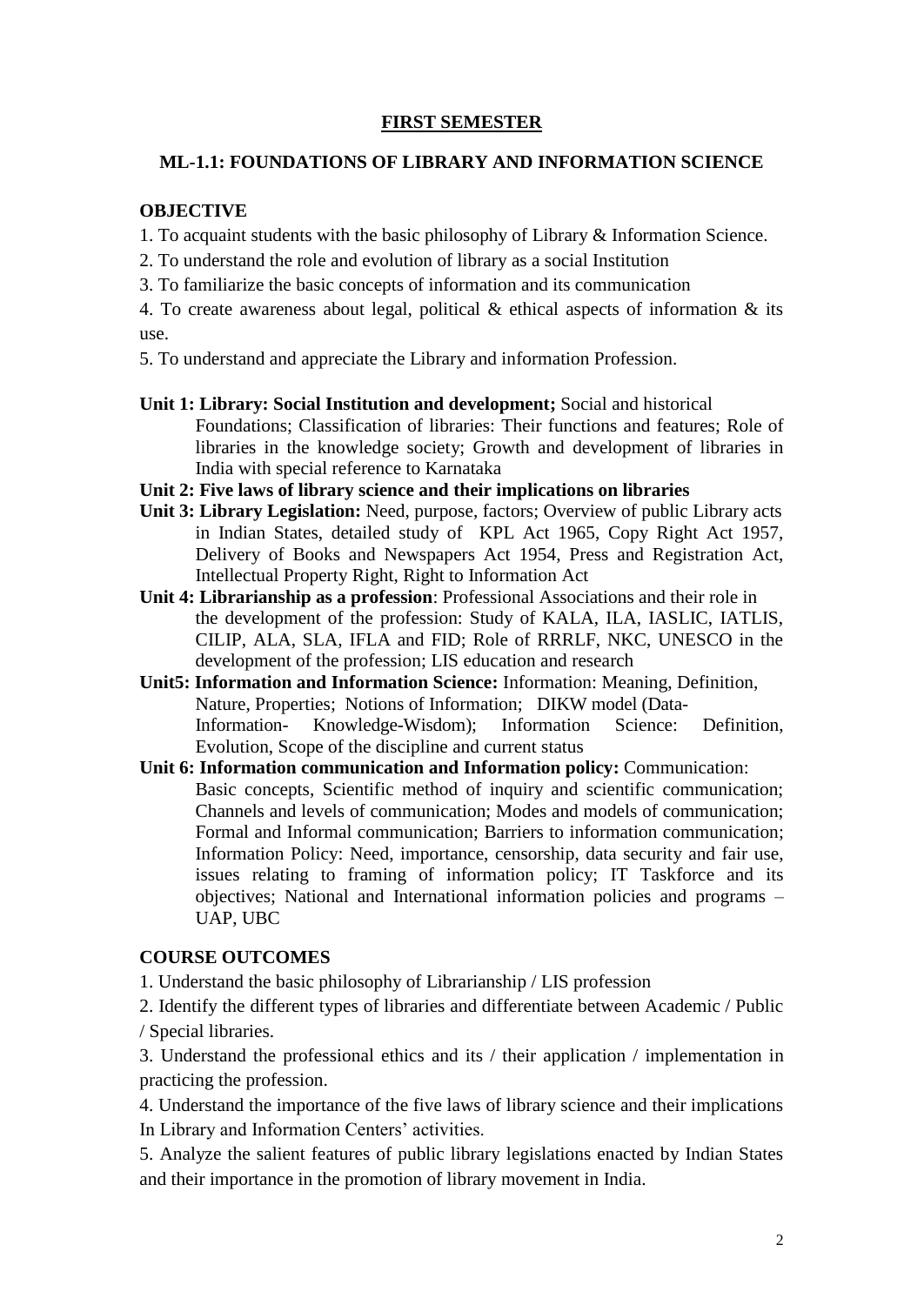#### **References:**

Cawkel, A E (1987) (ed) Evolution of an information society. London: ASLIB

Chapman, E.A and Lynden, F.C. (2000). Advances in librarianship. Vol 24. San Diego: Academic Press.

Girjakuamr (1986). Library development in India New Delhi: Vikas

Guha, B (1983). Documentation and Information services: Techniques and systems. Rev ed 2. Calcutta: World

Isaac, K.A. (2004). Library legislation in India: A critical and comparative study of state Library acts book description: New Delhi: Ess Ess Publication.

Kawatra P S (1983). Fundamentals of documentation. New Delhi: Sterling

Khanna J K (1987). Library and society. Kurukshetra: Research production

Kochen M (1975) (Ed). Information for action: From knowledge to wisdom

Krishankumar (1989). Library organization Ed 1 (Reprint). Delhi: Vikas

Kumar, P.S.G. (1997). Fundamentals of Information Science. Delhi: S. Chand.

Kumar, P.S.G.(2003) Foundations of Library and Information Science. Paper I of UGC Model Curriculum. New Delhi: Manohar.

Lancaster F W (1978). Towards paperless information system. New York: Academic

McGarry, K (1993). The changing context of information: An introductory analysis. London: LA

Meadows, A J (1991). Knowledge and communication. London: LA

Ranganathan, S R (1989). Five laws of library science. Ed 2. Bangalore: SRELS

Richard E.R. (2000). Foundations of Library and Information Science. Neal-Schuman.

Rout, R.K. Ed. (1999) Library legislation in India. New Delhi: Reliance.

Sharma, P. S.K.( 1992). Library and society. 2 Ed. Delhi: ESS ESS.

Surendra S. & Sonal Singh. Ed. (2002).Library, Information and Science and society. New Delhi: ESS ESS

Velaga V. & Madhusudhan, M. (2006). Public Library legislation in the new millennium: New Model Public Library Acts for the Union. Bookwell.

### **ML-1.2: MANAGEMENT OF LIBRARY AND INFORMATION CENTERS**

### **OBJECTIVES**

1. To provide an understanding of the concept of management, its theories and principles.

2. To understand principles of organizational structure.

3. To provide a birds eye view of the different sections of the library including the functions and activities.

- **Unit 1**: **Management:** Concept, Definition and Scope; Management theories, styles, schools of thought and approaches; Functions and Principles of scientific management
- **Unit 2**: **Library House Keeping Operations:** Different sections of a library and information center and their functions; Collection Development and Management: Policies and Procedures; Technical processing; Serials control; Circulation; Maintenance; Stock verification; Evaluation and Weeding; Reporting: Types of records, Annual report – compilation, Contents and style; Library statistics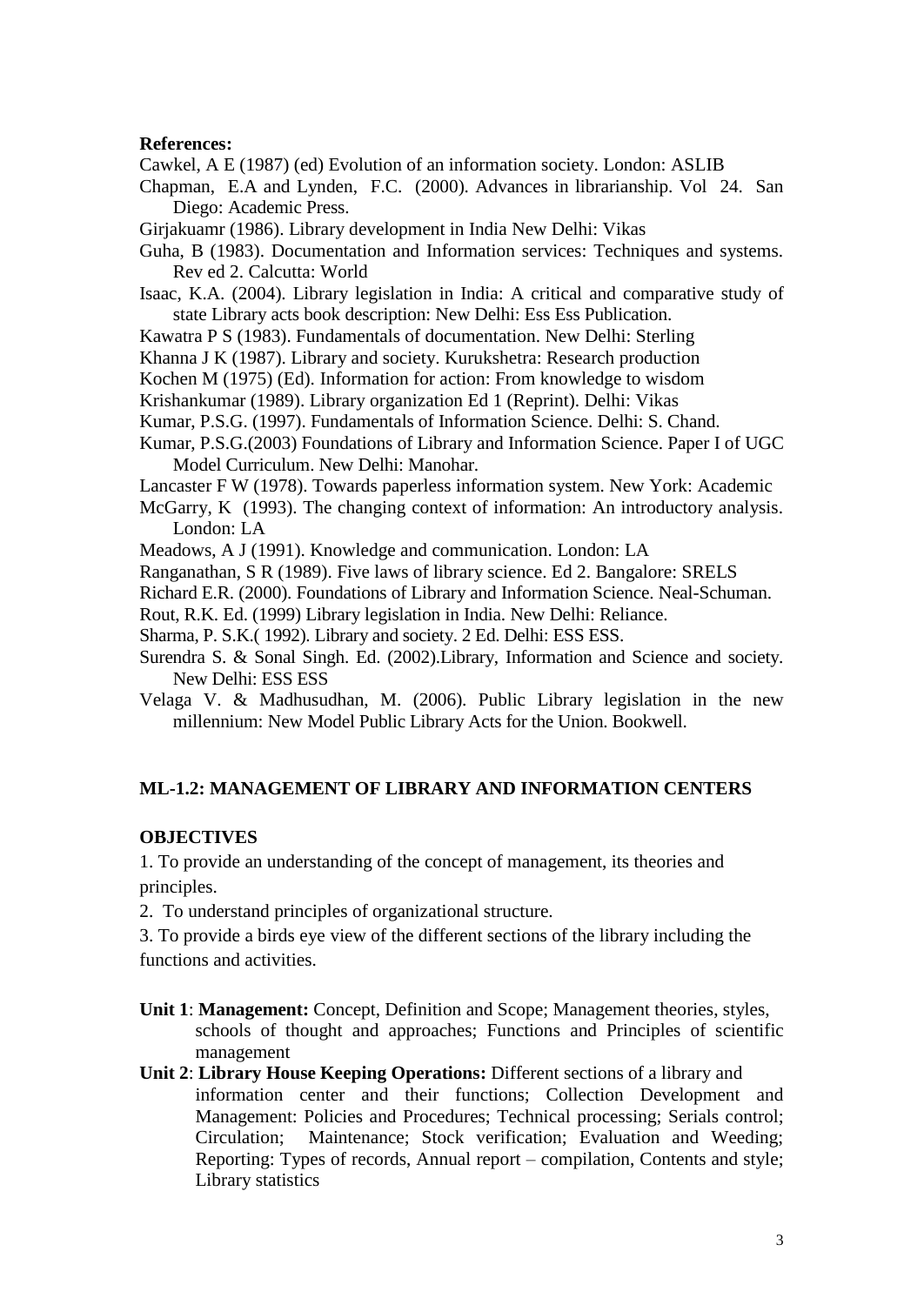#### **Unit 3**: **Management of Human and Financial Sources: HRM**: Meaning,

Definition, Need and Importance; Organizational structure, Delegation, Communication and participation; Job description, job analysis, job evaluation, Recruitment process; Interpersonal relations, Motivation, Training and development and Performance appraisal; **Financial management:** Resource mobilization, Budgeting techniques and methods – PPBS, ZBBS etc, Budgetary control, Cost effectiveness and Cost benefit analysis; Outsourcing

- **Unit 4**: **System Analysis and Design:** Library as a system; Project management, PERT/CPM, Decision tables; Performance evaluation standards, MIS; Performance measurement; Reengineering, Time and motion study; SWOT, DFD (Data Flow Diagram)
- **Unit 5**: **Planning:** Concept, Definition, need and purpose; Types; Policies and Procedures, MBO; Building and space management; Furniture and Equipment; Risk and Contingency Management; Standards for Libraries
- Unit 6: TQM: Definition, concept, elements; Quality audit, LIS related standards; Technology management; Concept of change; Changes in procedures: Methods, tools and techniques; Problems of incorporating change; Techniques of managing change

#### **COURSE OUTCOMES**

- 1. Understanding of basic concepts of scientific management.
- 2. Understanding and applying the principle management to the library housekeeping operations.
- 3. Understanding the nature of management resources.
- 4. Understanding the system analysis and design.

#### **References**

Branin, J J (1994). Collection management for the 1990s. Chicago: ALA

- Brophy, Peter and Courling Kote (1997). Quality Management for Information and Library Managers. Bombay: Jaico
- Bryson, J (1990). Effective library and information management. Aldershot: Gower Cowley, J (1982). Personnel management in libraries. London: Clive-Bingley
- Evans, Edward G. Ed (1986). Management Information Systems. New Delhi: S. Chand & Co.
- Harvey R (1993). Preservation in libraries: Principles, strategies and practices for librarians. New York: Bowker-Saur
- Katz, W.A (1980). Collection Development Selection of Materials for Libraries. New York: HRW

Krishna Kumar (1987). Library Administration and Management. Delhi: Viaks

Kumar P.S.G (2003). Management of Library and Information Centres. Delhi: B. R. Publishing corporation,

- MerDick, Robert G. et.al (1992). Information Systems for Modern Management. New Delhi: Prentice Hall.
- Mittal, R L (1987). Library administration. Ed 5. New Delhi: Metropolitan
- Paliwal, P.K (2000). Compendium of Library Administration. New Delhi: Ess Ess.
- Paranjpe, Vivek (1997). Strategic Human Resource Management. New Delhi: Allied
- Pearson, R.J. Ed (1983). Management Process: Selection of Readings for Librarians. Chicago: ALA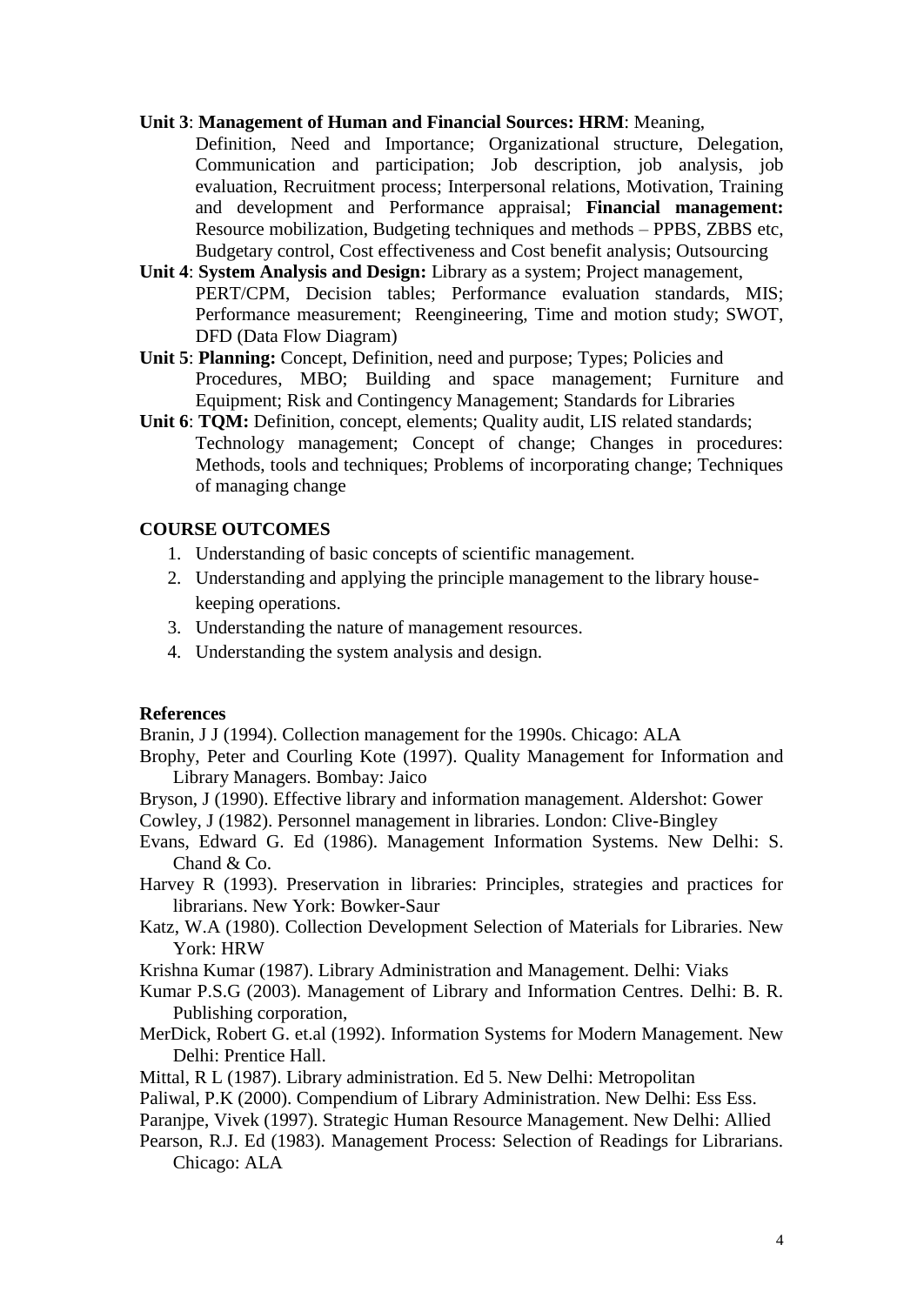- Siwatch, Ajit Singh (2004). Library Management: Leadership style strategies and organizational climate. New Delhi: Shree.
- Stuert, Robert D and Moran, Barbara B (2004). Library and Information Center Management. Colorado: Libraries unlimited

# **ML-1.3: LIBRARY CATALOGUING (THEORY)**

## **OBJECTIVES**

1. To understand the principles and practices of document description including Electronic documents.

2. To develop ability in applying methods and tools of content description.

3. To familiarize with current trends in resource description.

4. To develop skills in subject analysis and proficiency in using standard schemes of subject cataloguing.

5. To familiarize with current trends in resource description.

- **Unit 1**: **Library catalogue:** Meaning, Objectives, Purpose and functions; Types and Forms of library catalogue; Format and kinds of entries, Data elements in different types of entries; Filing of entries
- **Unit 2**: **Library Catalogue Codes:** History and development of library catalogue codes; Normative principles: Laws, Canons and Principles; Study of AACR2R/RDA
- **Unit 3**: **Subject Headings and Limited cataloguing:** Subject headings: Origin and development, Study of Chain procedure, Sears List of Subject Headings, LCSH, MeSH, SHE; Selective and simplified cataloguing; Centralized, Cooperative and shared cataloguing; Union catalogues- designing and compilation – Manual and automated
- **Unit 4**: **Bibliographic Description and Trends in Cataloguing:** ISBD- ISBN, ISSN, CODEN; MARC, CCF, ISO 2709, RDA; Cataloguing of e-resources; Metadata: Basic features, metadata standards, Study of Dublin Core, TEI, RDF

## **COURSE OUTCOMES**

The student will be able to

- 1. Apply principles of subject cataloguing
- 2. Physically describe a document according to different codes of cataloguing.
- 3. Catalogue different types of documents by applying standard codes of cataloguing Systems.
- 4. Use different metadata describing techniques.

## **References:**

Anglo American Cataloguing Rules 2nd Revised edition (1998). New Delhi: Oxford Barbara M Westby, Ed (1977). Sears List of Subject Headings, New York, HW Wilson.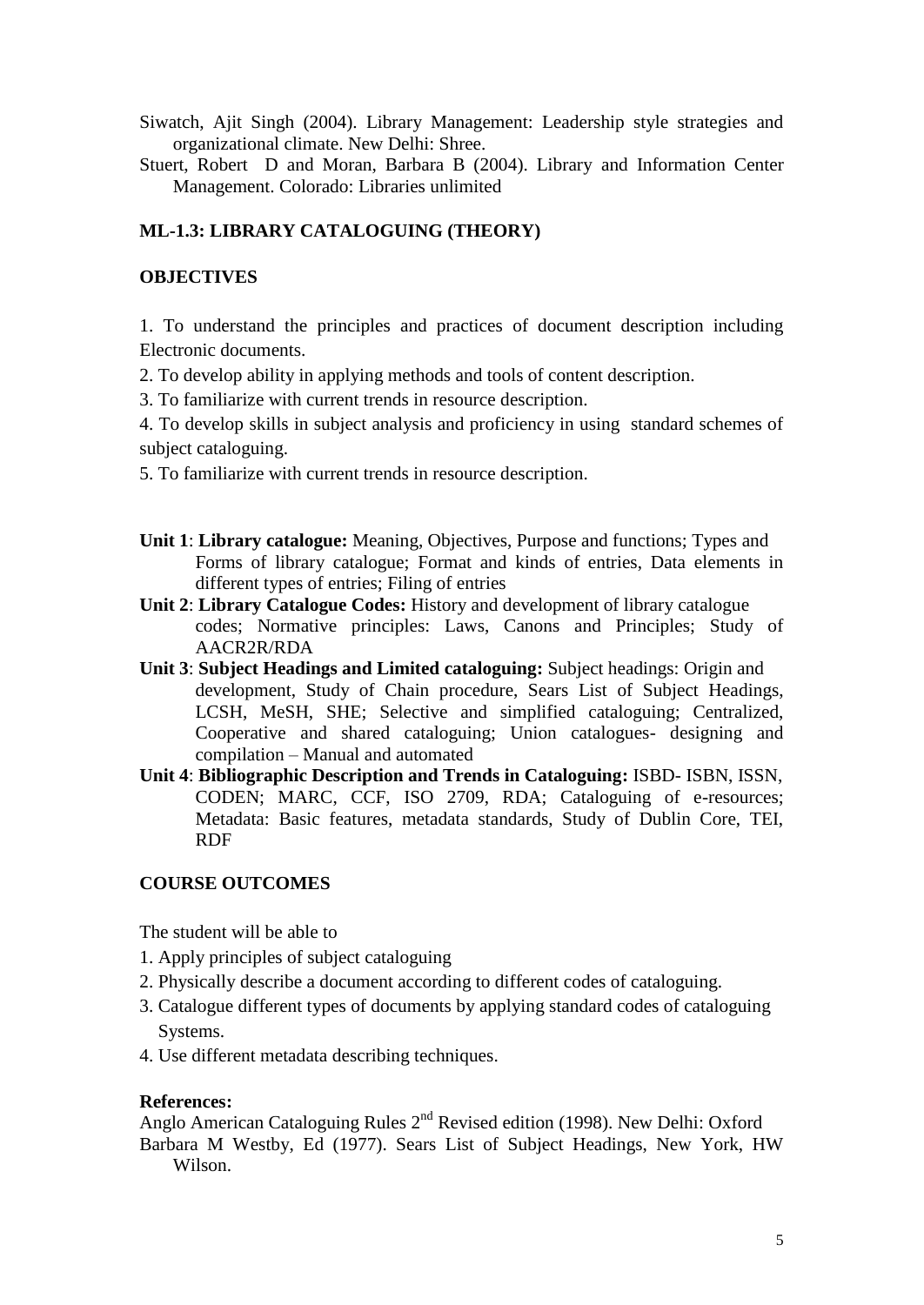- Byrne, Deborah J. MARC manual: Understanding and using MARC Record (1998). Engelwood: Libraries Unlimited
- Fritz, Deborah A. Cataloguing with AACR2 and US MARC records (1998). Chicago: ALA
- Maxwell, Robert and Maxwell, Margaret F. Maxwell's handbook of AACR2R (1997). Chicago: ACA

Krishankumar (1989). Theory of cataloguing. Rev Ed 5. New Delhi: Vikas

Ranganathan , SR (1955). Headings and Canons. Madras, S Vishwanathan.

- Ranganathan, SR (1988). Classified Catalogue Code. Madras, UBSPD
- Ranganathan, SR (1950). Library Catalogue: Fundamentals and Procedures, Madras,  $LA.$

Tripathi, S M (1978). Modern Cataloguing: Theory and practice. Ed 2New Delhi: Shiralal Agarwal

## **ML-1.4: FUNDAMENTALS OF COMPUTERS (THEORY)**

## **OBJECTIVE:**

- 1. To get acquaintance with basic concepts of computers
- 2. To learn the data representation techniques
- 3. To familiarize with computer softwares
- 4. To understand the basics of telecommunication and e-publishing
- **Unit 1: Computers and Computer Architecture:** Definition, Components,

Characteristics and applications; Historical developments, Generations and Classification of computer; Internal and external storage devices

- **Unit 2**: **Data representation and File organization: Data Representation:** Concept, structure, Binary number system, bit, byte; Computer codes – ASCII, ISCII, UNICODE; **File Organization:** Concept, functions, merits and demerits and methods
- **Unit 3: Computer Software and Computer languages:** System software:

Purpose, Operating systems: MSDOS, MS-Windows, Linux, UNIX; Application Softwares: Word processors, Spreadsheets, Internet browsers, Software suites, Database programs, Anti-virus programs, Sharewares, Web design tools, HTML editors; Programming languages; Algorithms and Flowcharts

**Unit 4: Software packages**: Study and acquaintance with MS-Office- Word, Excel and Power Point and Linux Basics

## **COURSE OUTCOMES**

1. Understand and learn the basic skills of Information Technology and computer

2. Identify and understand the different useful application software and Learn system software

3. Learn about the different Number Systems (Binary, Octal, Decimal and Hexadecimal)

4. Analyse the different programming languages ( Machine, Assembly and High-Level Languages)

5. Understand fundamentals of Telecommunication and e-publishing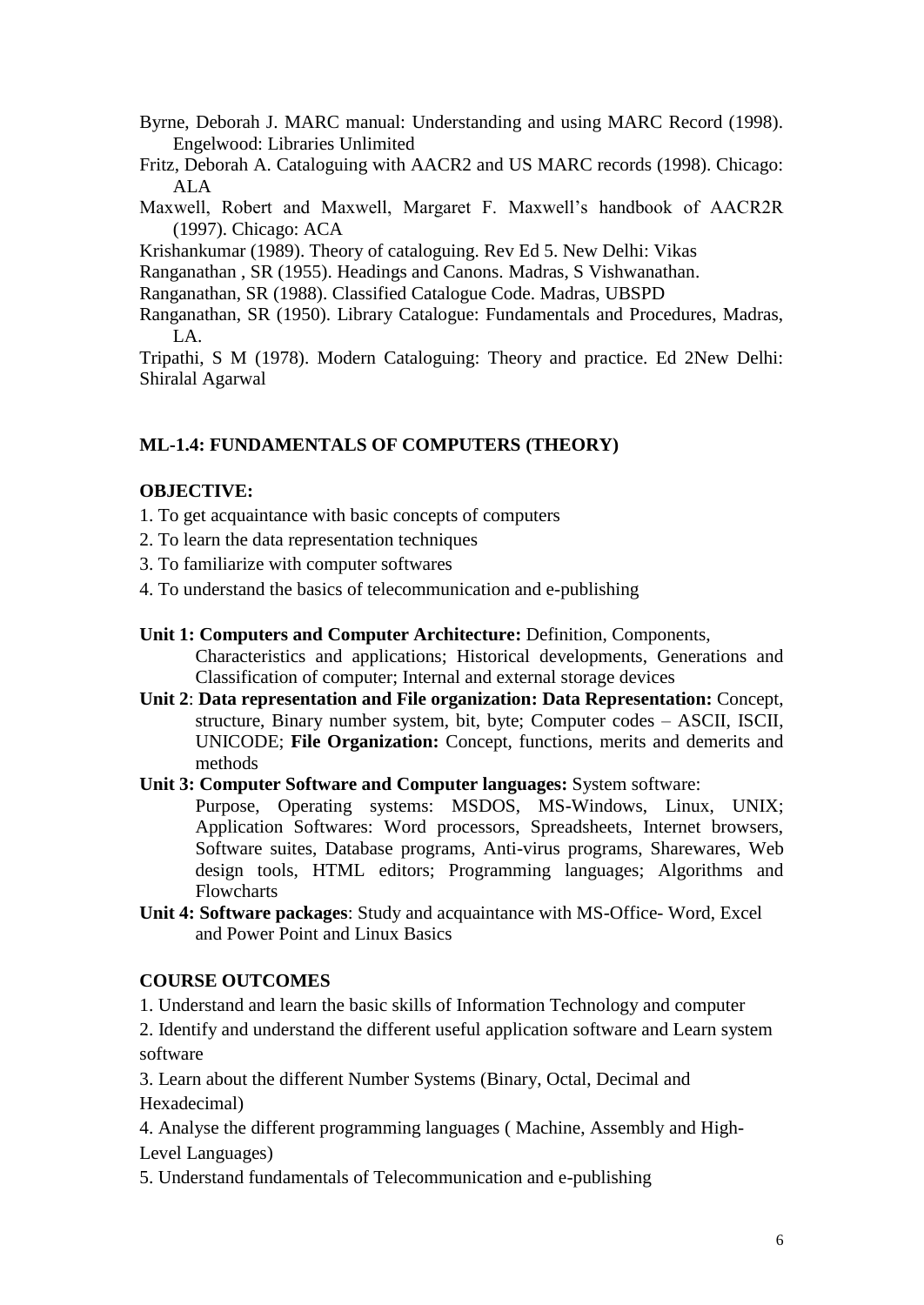### **References:**

Basandra S K (2002). Computers today. New Delhi: Golgotia

Forester, W H and Rowlands J L (2002). The online searchers companion. London: LA

Hunter and Shelly (2002). Computers and Common sense. New Delhi: Prentice-Hall Kashyap M M (2003). Database systems. New Delhi: Vikas

Rajaraman, V (1981). Fundamentals of computers. New Delhi: Prentice-Hall of India Rowley J (1993). Computers for libraries. Ed 3. London: LA

Sinha P K (1992). Computer fundamentals: Concept, systems and applications. Ed 2. New Delhi: BPB

Sunders, R (2000): Computers Today Ed.2, John Wiley

Taxali Ravikant. (2006) PC software made easy, New Delhi

## **ML-1.5: LIBRARY CATALOGUING (PRACTICALS)**

### **OBJECTIVES**

1. To provide practical Knowledge of cataloguing simple documents using different catalog

codes.

**Unit 1**: Cataloguing of simple, compound and complex books (According to AACR2R)

**Unit 2**: Cataloguing of non-book materials (According to AACR2R)

### **Note: Each student shall compulsorily maintain practical record and submit the same at the time of practical examination**

## **COURSE OUTCOME**

1. Will be able to catalog the documents and learn the Skills of subject cataloguing.

## **ML-1.6: FUNDAMENTALS OF COMPUTERS (PRACTICALS)**

### **OBJECTIVES**

1. To develop skills in using application software word processor, spread sheets and Presentation tools

### **Unit 1: MS-Windows:** Hands on experience and work assignments

**Unit 2: MS – WORD, MS-EXCEL and MS-POWER POINT:** Hands on Experience and work assignments

**Note:** Each student shall compulsorily maintain practical record and submit the same at the time of practical examination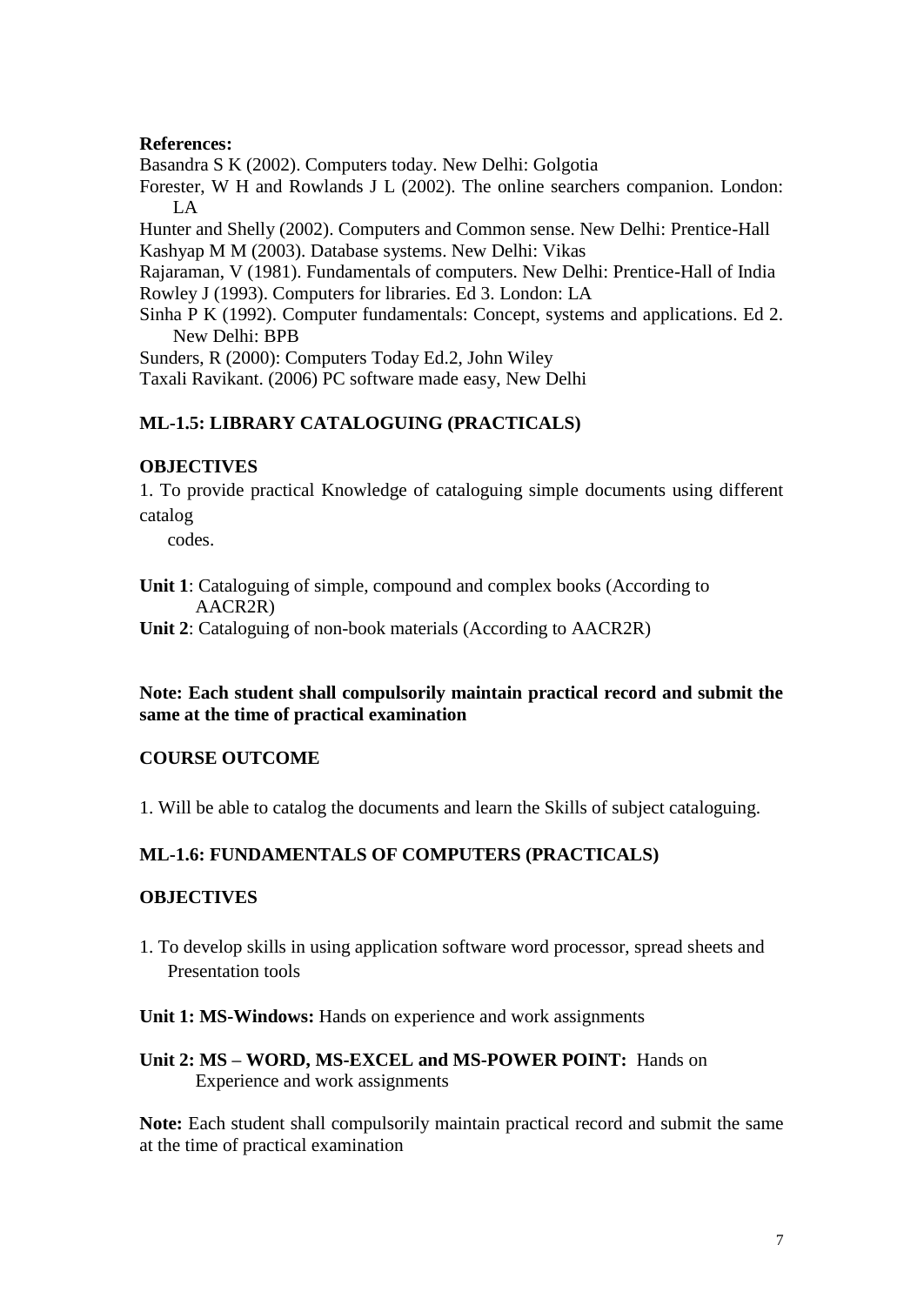## **COURSE OUTCOME**

1. Should be able to use application software like word processor, spread sheets and presentation tool.

#### **OPT: Credit Transfer paper**

Students are required to study one Credit Transfer paper as prescribed by the University from time to time in the semester. The list of credit transfer papers available for students of the Department of Library and Information Science during this semester shall be announced by the University and it can be revised/updated by the University from time to time.

#### **SECOND SEMESTER**

#### **ML-2.1: INFORMATION SOURCES**

### **OBJECTIVES**

1. To introduce different categories of Reference and information sources.

2. To familiarise with Standard Reference and Information Sources in Print Nom-Print and

Electronic Media, including human and institutional sources.

- **Unit 1: Information Sources:** Meaning, Definition, Nature, Evolution, Characteristics, Functions; Types of information sources and their Importance; Criteria for evaluation of information sources
- **Unit 2: Primary sources (Print and Electronic):** Periodicals, Technical reports, Patents, Standards and specifications, Theses and Dissertations, Conference and seminar proceedings, Trade literature
- **Unit 3: Secondary sources (Print and Electronic):** Dictionaries, Encyclopedias, Yearbooks and Almanacs, Biographical sources, Geographical sources, Current sources, Statistical information sources, Handbooks and Manuals, Bibliographies, Catalogues, Abstracting and Indexing sources
- **Unit 4: Tertiary Sources (Print and Electronic):** Directories, Guides to reference sources, Bibliography of bibliographies, Union catalogues
- **Unit 5: Non – documentary sourcesHuman sources**: Technological gatekeepers, invisible colleges, Consultants, resource persons; Institutional sources: Government ministries, and Departments, R & D Organizations, Learned societies, Publishing houses, archives, databanks, information analysis centers, referral centers, institutional websites

#### **Unit 6: Electronic sources**

Electronic sources: Internet Information resources, Databases (Bibliographic, Numeric and Full text). E-books, Open Access Resources. List servers, Subject gateways. Online databases, Open sources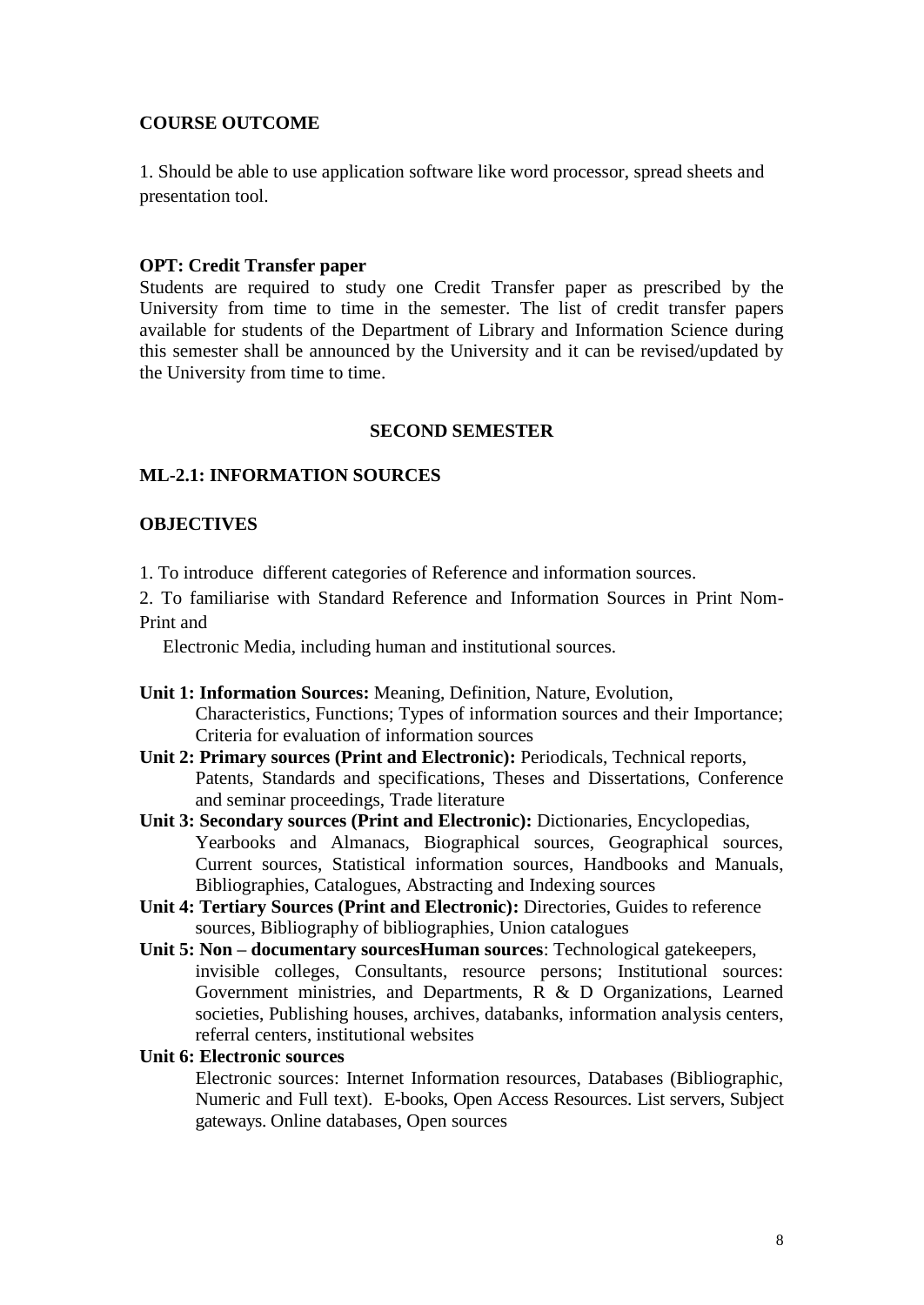### **COURSE OUTCOMES**

- 1.Understand the characteristics of different sources of information
- 2.Gain the Knowledge of non-print and electronic sources of information.
- 3.Know the structure of different sources of information.
- 4.Understand the nature and characteristics of electronic resources.
- 5.Know about different Human and Institutional sources of information.

#### **References:**

- Chenny F N and Williams W J (1980). Fundamental reference sources. Ed 2. Chicago: ALA
- Chowdhury, G G and Chowdhury, Sudatta (2001). Searching CDROM and online information sources. London: Facet
- Chowdhury, G G and Chowdhury, Sudatta (2001). Information sources and searching on the world wide web. London: Facet
- Gopinath, M.A (1984). Information Sources and Communication Media. DRTC Annual Seminar, Bangalore
- Grogan D J (1982). Science and technology: An introduction to the literature Ed 4. London: Clive-Bingley
- Katz, W A (1992). Introduction to reference work. New York: McGraw Hill
- Krishnakumar (2003). Reference Service, Ed.3, New Delhi, Vikas
- Kumar PSG. (Ed) (2001). Indian Encyclopedia of Library & Information Science. New Delhi: S. Chand & Co.
- Poulter, Alan., Tseng, Gwyneth and Sargent, Goff (1999). The library and information, Professional's guide to the World Wide Web. London: Facet
- Rao, I.K.R (2001). Electronic Sources of Information, DRTC Annual Seminar
- Sewa Singh (2001). Handbook of International sources on reference and information. New Delhi: Crest
- Sharma,J.S and Grover, D.R (1998): Reference Service and Sources of Information, New Delhi: EssEss
- Shores, Louis (1959). Basic reference sources. Chicago: ALA,
- Subramanayam, K (2001). Scientific and Technical Information Resources, New Delhi: Anmol
- Teague, S John (1985). Microforms, Video and Electronic media Librarianship, London, Butterwoths
- Walford, A.J (1990): Guide to Reference Materials, London, Library Association, 3V.

[www.libraryspot.com](http://www.libraryspot.com/) [www.refdesk.com](http://www.refdesk.com/) [www.infolibrarian.com](http://www.infolibrarian.com/)

### **ML-2.2: INFORMATION SERVICES AND SYSTEMS OBJECTIVES**

- 1. To provide the basic knowledge of information services.
- 2. To provide the outline of different kinds of information centers.
- 3. To know the existing information systems.
- 4. To understand the concepts of IR, OA, VRD.
- 5. To get familiarised with the concept of information product.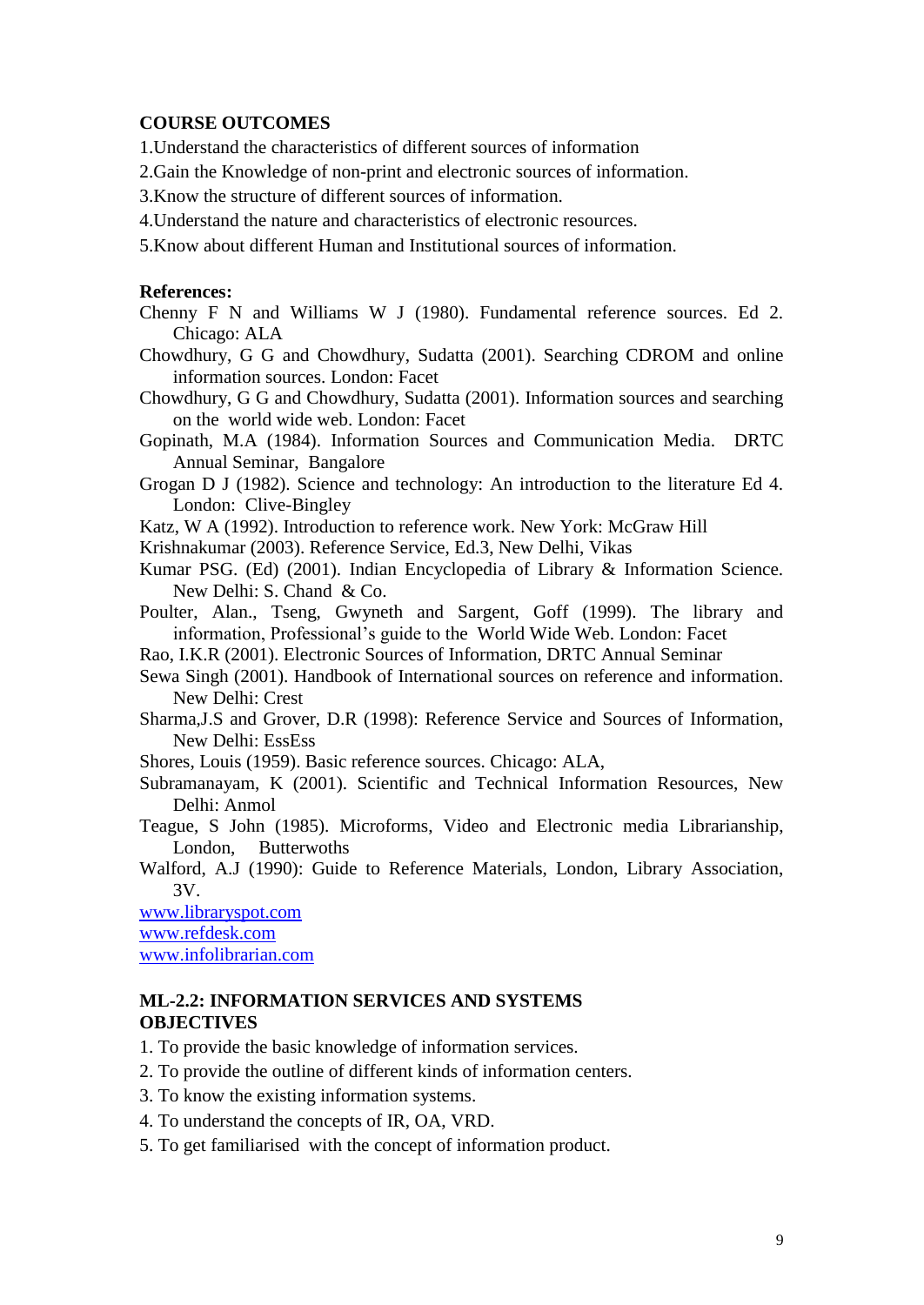- **Unit 1:** Libraries, Documentation and Information Centres, Data Banks, Information Analysis Centres, Referral centers, Clearing Houses: Functions, Objectives, Activities, Services
- **Unit 2: Information Service:** Concept, Definition, and trends; Need, Techniques and Criteria for evaluation; Study of various services: Reference service, Alerting (CAS and SDI) services, Bibliographical, Referral, Document Delivery, Translation, Abstracting, Indexing, Web enabled service etc
- **Unit 3: National documentation and information centers:** NISCAIR, DESIDOC, NASSDOC, SENDOC, INFLIBNET, UGC information centers
- **Unit 4: Information Systems:** Concepts, Types, Characteristics and components; International Information Systems and Services: UNESCO – PGI, AGRIS, INIS, INSPEC, DEVSIS, MEDLARS, SPINES, ICSU.ERIC, BIOSIS
- **Unit 5: Institutional Repositories**, Open Archives, Virtual Reference Desk. VRD-Management, technology and resources. The evolution of VRD. Major VRD projects. Virtual Libraries. Developing portals and virtual Libraries. Data mining for Information.
- **Unit 6: Information product**: Concept, meaning and utility; Types Alerting products, Newsletters, Discussion forums, (CAS and SDI), Bibliographic, Reference, Referral, Document Delivery, Reprographic and Translation

### **COURSE OUTCOMES**

1.Understand the importance of information services.

2.Identify different kinds of Information Centers and their role in information dissemination.

3.Familiarize with different types of information systems at the National and International level.

4.Understand the significance of institutional repositorics, open and archives and VRD. understand the nature of information products.

#### **References:**

Colin, H. Ed (1989). Management Information Systems in Libraries and Information Services. London: Tayler Graham.

Guha, B (1983). Information and Documentation. Calcutta: World Press

Gupta, B.M. et.al (1991). Handbook of Libraries, Archives, Information Centres in Indian. New Delhi, Aditya Prakashan,

Krishan Kumar (1977). Reference Service. New Delhi:Vikas

- Lancaster, F.W (1978). Towards Paperless Information System. New York: Academic Press
- Lucas, Amy, Ed (1989). Encyclopaedia of Information systems and services. Detroit: Gale Research
- Medow, C.T (1967). Analysis of Information Systems. New York: Wiley.
- Murdick, Rober G. et.al (1996). Information systems for modern management.  $3<sup>rd</sup>$  ed. New Delhi: Prentice-Hall
- Osborne, Larry N and Nakamura, Margaret (2004). System analysis for librarians and information professionals. 2<sup>nd</sup> ed. Engewood: Libraries unlimited

Ranganathan, S.R (1967). Reference Service. Bombay: Asia

Vickery, B (1987). Information Systems. London: Butterworths.

Wiseman, H.M (1972). Information Systems, Services and Centres. New York: Becker and Hanyes,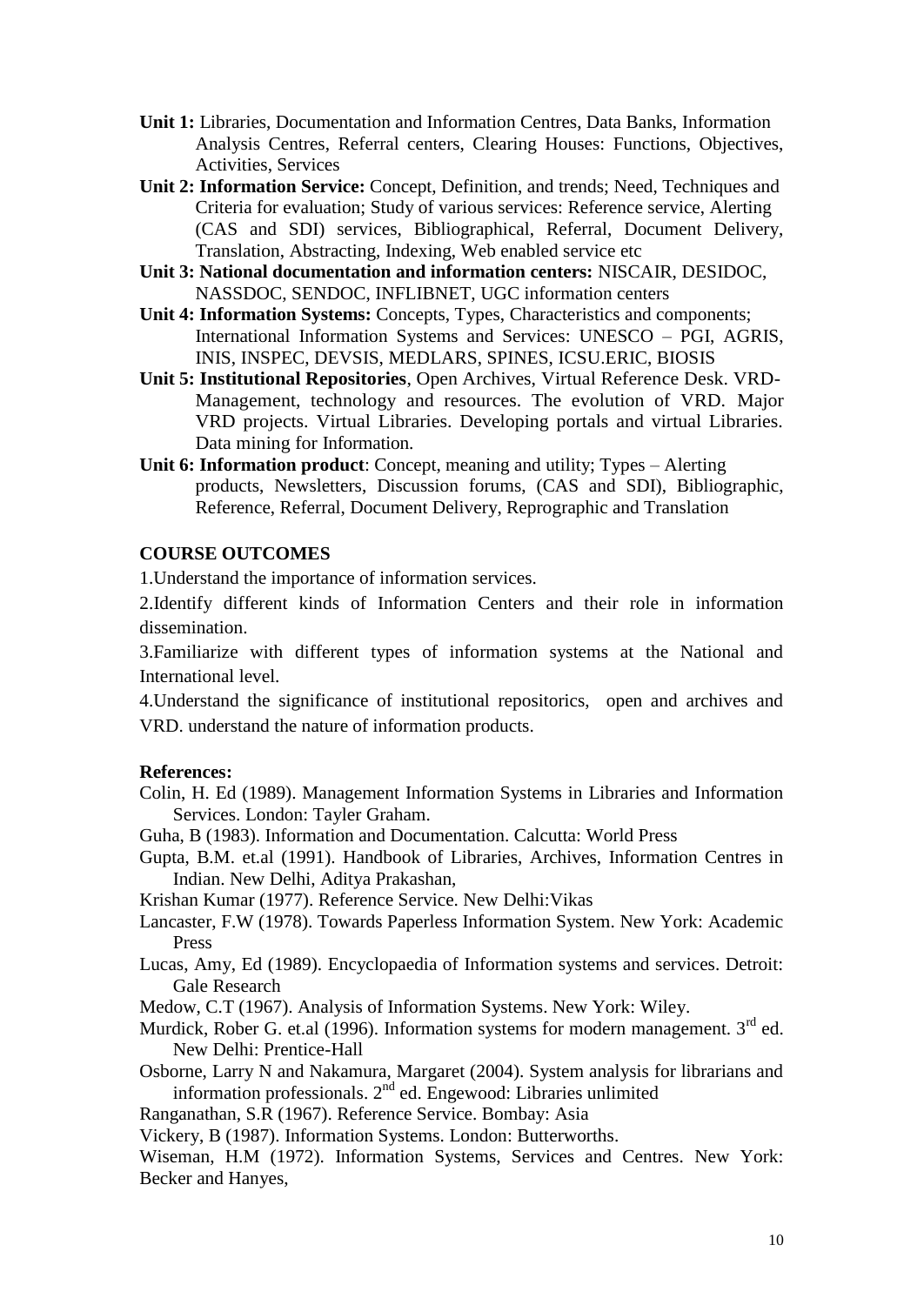# **ML-2.3: LIBRARY CLASSIFICATION (THEORY)**

### **OBJECTIVES**

1. To introduce to the students the structure and attributes of Universe of Knowledge.

2. To understand the theories and principles library classification.

3. To develop skills in subject analysis and proficiency in using standard schemes of classification.

- 4. Understand the role of classification in Interal Resource Description.'
- **Unit 1**: **Library classification:** Definitions, Need, Purpose and Functions; Historical perspectives; Theory of Library Classification; Types of Classification schemes; Knowledge Classification vs. Library Classification.
- **Unit 2**: **Study of Schemes of library classification:** Colon Classification: Features, structure, and applications; Dewey Decimal Classification: Features, structure, and applications; Universal Decimal Classification: Features, structure, and applications
- **Unit 3: Normative Principles of Classification:** Universe of subjects Concept, Definitions, Structure and Attributes of subjects, Modes of Formation of Subjects; Planes of work. Canons, Principles and Postulates; Fundamental categories; Devices; Mnemonics; Facet analysis and facet sequence, Phase relations, Common Isolates; Notational system: Meaning, need, functions and types, Mnemonics; Call number and its structure;
- **Unit 4: Trends in library classification:** Role of library classification in Internet Resource Description and Discovery; Web design and faceted classification: Case studies- Epicurious, lawforwa, CMS Review etc; Knowledge organization systems (KOS), Concept maps of KOS in the Internet world; Ontologies, Taxonomies, Folksonomies, Clustering, Categories; Automatic classification: Basics, Automatic classification research at OCLC; Case studies: GERHARD,SCORPIO, DESIRE, CORA, OASIS etc

### **COURSE OUTCOMES**

After completing this Paper, the students will be able to: Understand the native of Universe of Knowledge

1.Understand the the basics of classification, importance of Library Classification

2.Understand the logic of Knowledge Organization by learning different schemes of

Library Classification

3.Familiarize with latest trends in Library Classification.

### **References:**

Berwick Sayers, WC (1950). Introduction to Library Classification. London, Andra dautch

British Standard Institution. BS100M: 1985 (1985). Universal Decimal Classification. London: BSI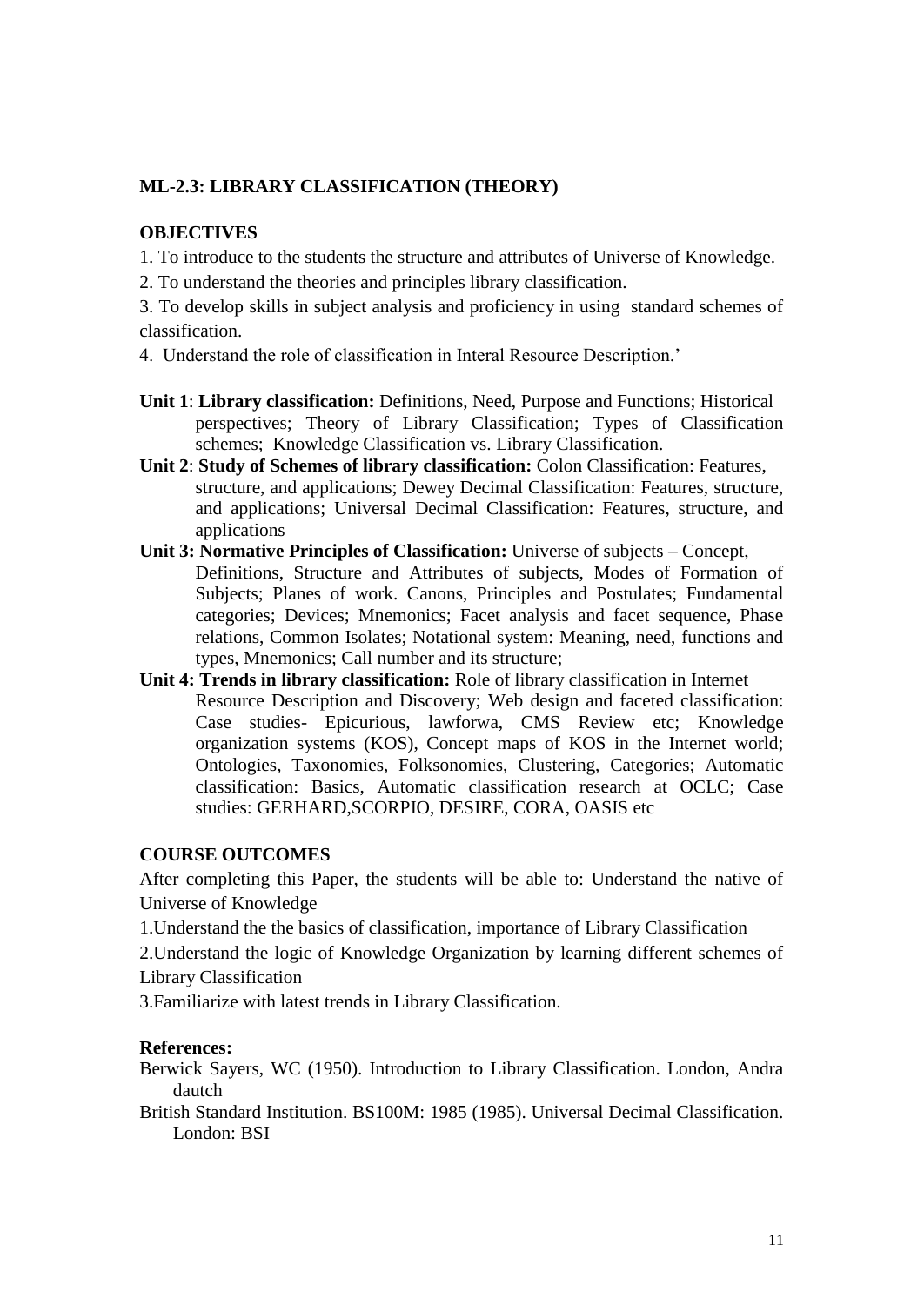- Dewey Decimal Classification. (2003) Ed 22. edited by Joan S. Mitchell, Julianne Beall, Giles Martin, Winton E. Matthews, Jr., Gregory R. New. Dublin, Ohio: OCLC Online Computer Library Center
- Dhyani, Pushpa (1998). Library Classification: Theory and Practice. New Delhi: Vishwa Prakashan
- Krishankumar (1986). Theory of Classification, Ed 2. New Delhi: Wiley Eastern
- Kumar PSG (2003). Knowledge Organization, Information Processing and Retrieval Theory. Delhi: BR.
- Maltby, A (1976). Classification in the 1970's London: Clive-Bingley,
- Raju, A A N (1993). Universal Decimal and Colon Classification. New Delhi: Ess Ess
- Ranganathan S R (1985). Colon Classification  $6<sup>th</sup>$  Ed (reprint) Bangalore: SRELS, 1985
- Ranganathan S R (1995). Prolegomena to library classification. Ed 3 (Reprint). Bangalore: SRELS, 1995

Ranganathan, S R (1953). Depth classification. Delhi, ILA

- Sinha, Suresh C and Dhiman, Anil K (2002). Prolegomena to Universe of Knowledge. New Delhi: Ess Ess
- Srivastava, AP (1993). Theory of Knowledge Classification in Libraries. New Delhi, Sage.
- Williamson, N J and Hundra M (1992). Classification research for knowledge representation and Organization. Proceedings of the International study Conference on Classification Research. Amsterdam: Elsevier

### **ML-2.4: LIBRARY AUTOMATION (THEORY)**

### **OBJECTIVES**

- 1. To prepare the students to get the basic knowledge of library automation.
- 2. To impart knowledge skills in using different library automation softwares
- 3. To provide an overview of emerging technologies.
- 4. To familiarize them in the use of DBMS.
- **Unit 1: Library automation:** Genesis, history, need, rationale, types and areas of library automation; Infrastructure requirements: Manpower, Financial, Hardware, Software, Furniture and equipment, Library automation feasibility study; Planning and preparation; Library automation subsystems: Acquisition, Cataloguing, Circulation, Serials control systems
- **Unit 2: DBMS:** Concept of database, and DBMS; Types, design, Structure, Organization and Development of databases; Data security; MS-Access and WINISIS: Overview, System installation, Database construction, Techniques, Menus, Tools and Creation of databases; Data conversion techniques – ISISASCII, ISISMARC and MARC Edit
- **Unit 3: Library Software packages:** SOUL, EASYLIB, NIC-E-Granthalaya, Koha, NewGenLib; Evaluation of Library automation systems. Criteria for evaluation; Evaluation techniques; Study of standards relevant to Library automation.
- **Unit 4:** Application of Barcode and RFID and Artificial Intelligence and QRCODE Technology for Library Functions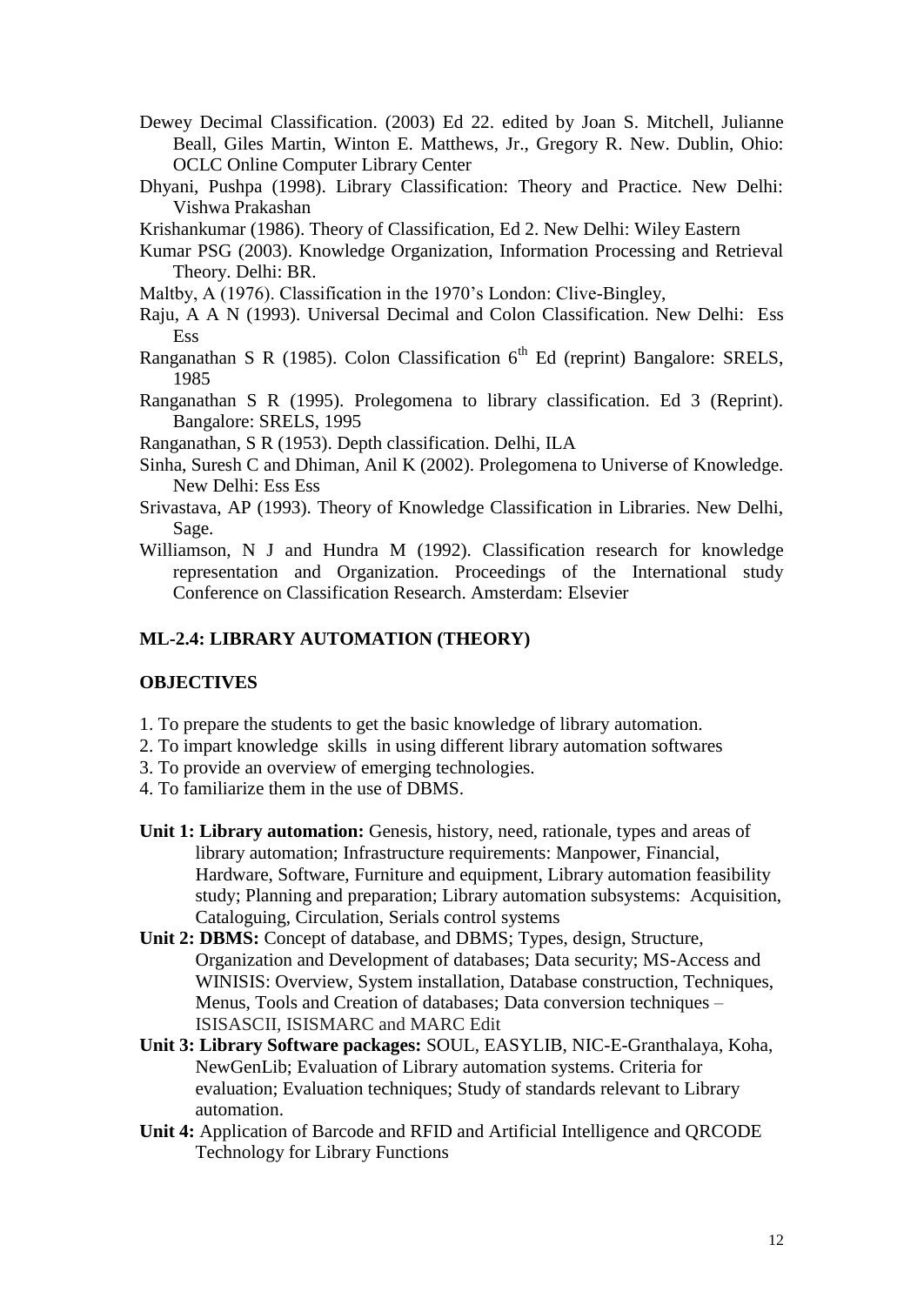### **COURSE OUTCOMES**

After completing this paper, the students will be able to:

1.Understand the basics of Library Automation.

2.Learn different Library Software Packages including Open-Source Software DBMS

3.Get acquainted with different kinds of CBMS and understand their structure and components.

4.Know about emerging technologies including Barcode, RFID, QR Code Smart card and Artificial Intelligence.

### **References:**

- Cibbarelli, P.R (1995). Library automation: a back to basics guide. Washington, D.C., USA: Special Libraries Association.
- Cohn, J M., Kelsey, A L and Feils, K M (1992). Planning for automation. New York: Neal-Saumann
- Duval, BK and Main L (1993). Automated library systems: A librarians guide and teaching Manual. Westport: Meckler
- Haravu, L J (2004).Library Automation: Design, Principles and Practice. New Delhi: Allied Publishers
- Head, J.W.; and McCabe, G.B (1993). Insider's guide to library automation: essays of practical experience. New Directions in Information Management. Westport, Connecticut, USA: Green-wood Publishing Group

Kimbler, R T (1974). Automation in libraries Ed 2. Oxford: Pergoman

- Madras Library association (1986). Library automation. Madras: MLA
- Ravichandrarao, IK (1992). Library automation. New Delhi: New Age International
- Reynolds, Dennis (1985). Library automation: Issues and applications. New York: Bowker
- Rice, J (1984). Introduction to library automation. Littleton, Colorado, USA: Libraries Unlimited
- Rowley, J (1993). Computers for libraries. Ed 3. London: LA
- Saffady, W (1989). Introduction to automation for librarians. 2nd ed. Chicago, USA: American Library Association
- Salmon, S.R (1975). Library automation systems. New York, USA: Marcel Dekker, 1975.

Tracy, J.I. Library automation for library technicians. Metuchen, New Jersey, USA: Scarecrow Press, 1992.

### **ML-2.5: LIBRARY CLASSIFICATION (PRACTICALS)**

### **OBJECTIVES**

1. To provide hands–on-experience to Classify different types of documents by applying standard classification schemes.

- **Unit 1:** Classification of simple, compound and complex documents using Dewey Decimal Classification
- **Unit 2:** Classification of simple, compound and complex documents using Universal Decimal Classification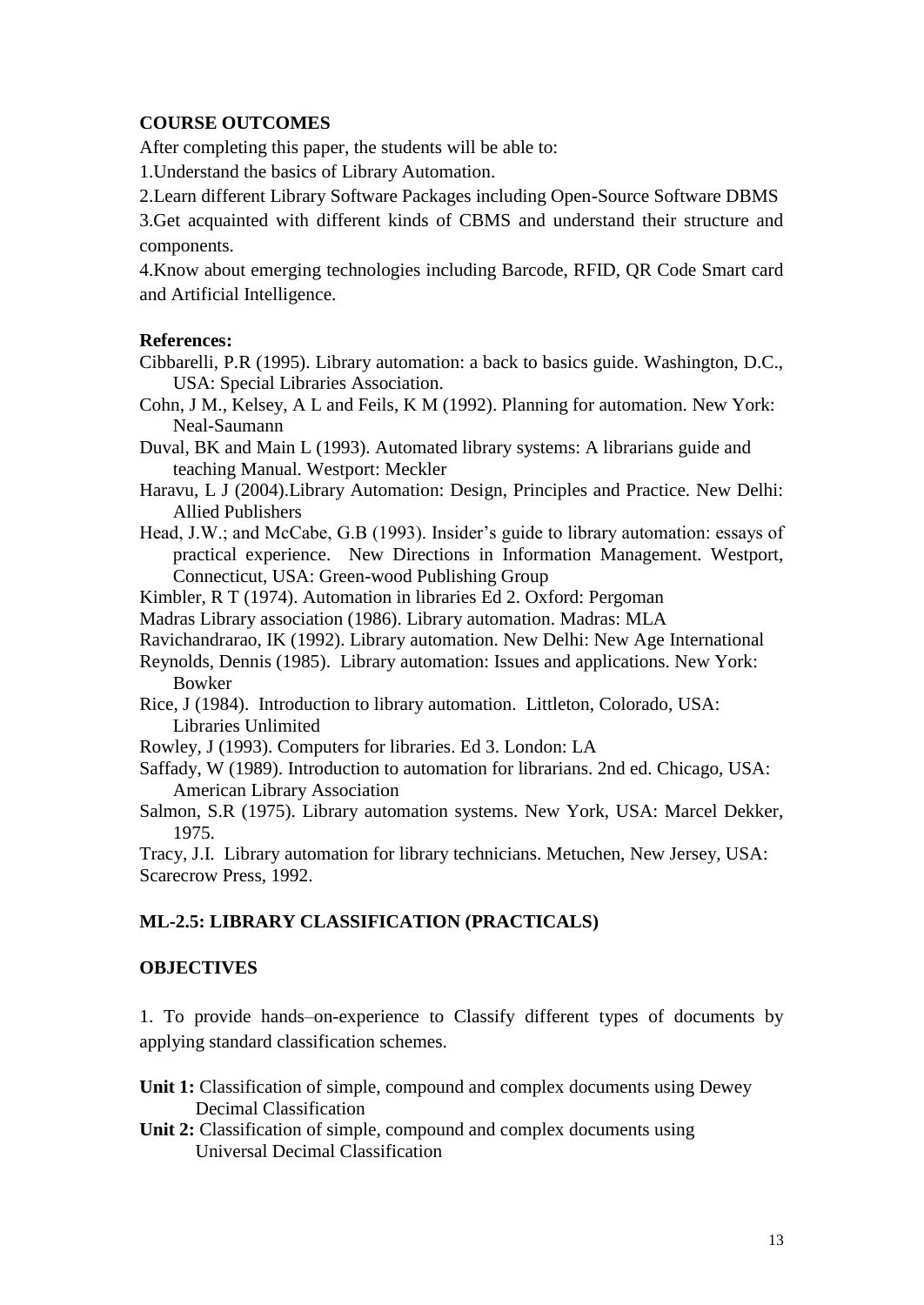**Note:** Each student shall compulsorily maintain practical record and submit the same at the time of practical examination

# **COURSE OUTCOMES**

After completing this paper, the students will be able to:

1.Identify the Specific subject of the Document by analyzing the contents.

2.Devise all numbers of the documents by constructing class numbers and book numbers

3.Understand the logic of mapping of subjects.

# **ML-2.6: LIBRARY AUTOMATION (PRACTICALS)**

## **OBJECTIVES**

1. To develop skills in the use of library software's.

- **Unit 1:** Acquaintance, hands on experience and work assignment with any two of the library software packages: SOUL, EASYLIB, LIBSYS, NewGenLib, Koha, NIC- E-Granthalaya
- **Unit 2:** Acquaintance, hands on experience and work assignment with MS-Access and WINISIS

## **COURSE OUT COMES**

1. Should be able to understand technology and issues involved in using library automation software's.

- 2. To select appropriate library automation software and effectively use it.
- 3. To plan and design automated library system

**Note:** Each student shall compulsorily maintain practical record and submit the same at the time of practical examination

## **OPT: Credit Transfer paper**

Students are required to study one Credit Transfer paper as prescribed by the University from time to time in the semester. The list of credit transfer papers available for students of the Department of Library and Information Science during this semester shall be announced by the University and it can be revised/updated by the University from time to time.

## **THIRD SEMESTER**

### **ML-3.1: RESEARCH METHODOLOGY OBJECTIVES**

1. To understand and articulate the role and importance of research in library and information science.

2. To provide a birds eye-view on the different methods and techniques of research.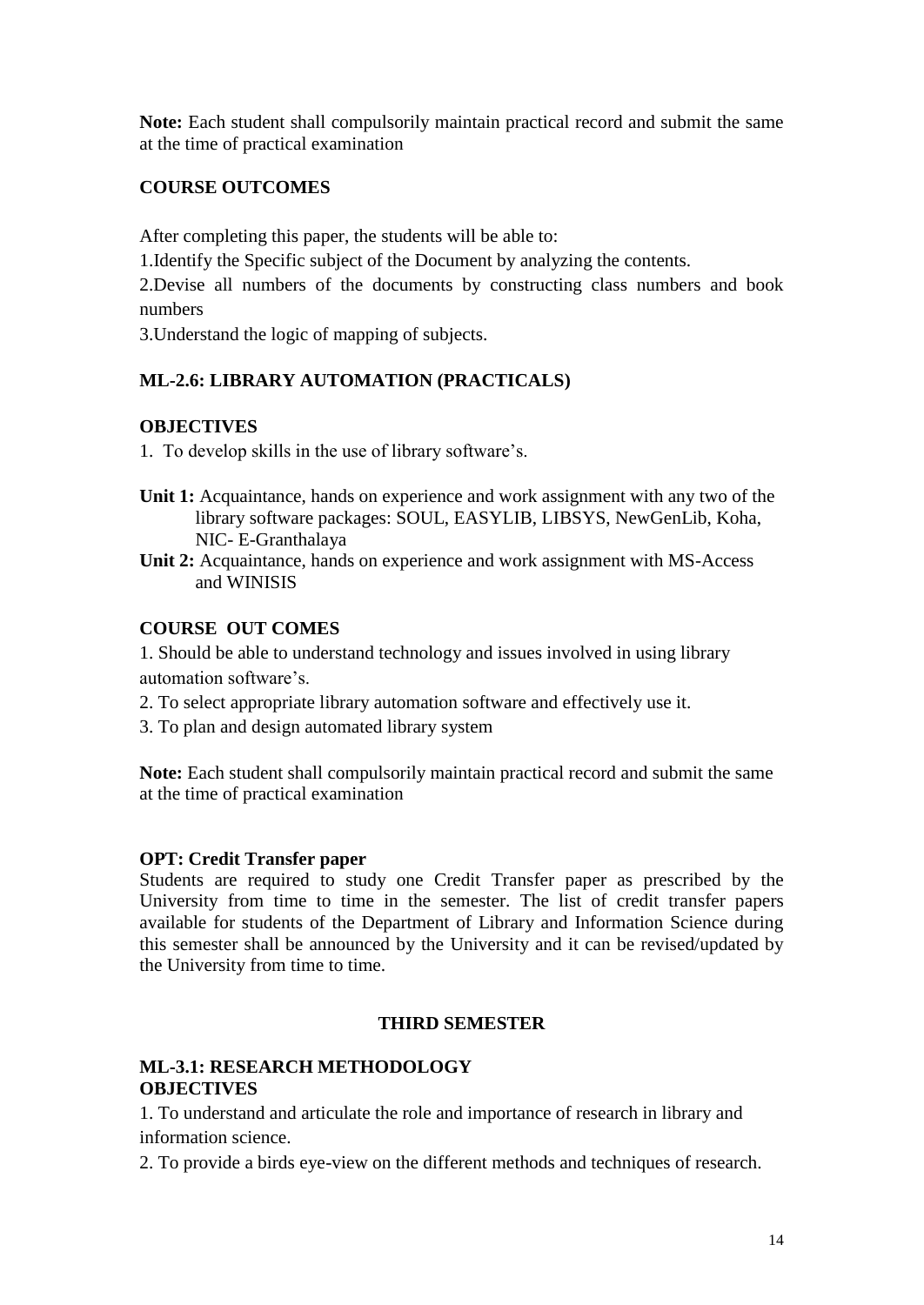- 3. To familiarise in the use of statistical tools and techniques.
- 4. To develop research reporting skills.
- 5. To identify and discuss ethical issues related to Research.
- **Unit 1: Research**: Meaning, Definition, Significancee, Need and Purpose; Types of research; Barriers to research; Identification, selection and formulation of a research problem
- **Unit 2: Hypothesis and Research Design**: Hypothesis: Meaning, Definitions, Types, Formulation; Research design: Definition, Need, Types and their characteristics; Preparation of a research proposal
- **Unit 3: Research Methods and Tools for data collection**: Research Methods: Scientific method, Historical method, Descriptive method, Survey method, Case Study method, Experimental method, Delphi method, Content analysis and Informetrics and Scientometrics; Data collection tools: Questionnaire, Schedules, Interview, Observation, Scales and Checklists, Library records and reports
- **Unit 4: Sampling methods and Techniques**: Concept of study population and Sampling, Need for sampling, Types of sampling – Random and Non-random sampling techniques, Sample Bias and error
- **Unit 5: Data Analysis, Interpretation, Reporting and Evaluation**: Descriptive analysis, inferential analysis, Data processing and analysis using SPSS; Interpretation of data including statistical testing of hypothesis; Research reporting: Structure, Style and Contents, Guidelines for reporting; Style manuals – Chicago, MLA, APA and ACS; Criteria for evaluation of research report
- **Unit 6: LIS research:** LIS Research worldwide and in India: Overview, Trends, Issues

#### **COURSE OUTCOMES**

1. The Student should be able to understand the basic theory and practice of research and be familiar with qualitative and quantitative methods.

- 2. Carry out a small research project under the guidance/supervision of a teacher.
- 3. Evaluate and use a wide range of research techniques and methods.
- 4. Analyse, present and interpret the qualitative and quantitative data.
- 5. Draw the appropriate findings and produce research report.

#### **References:**

- Busha, C H. and Harter, S P (1980). Research methods in librarianship. New York: Academic
- Fowler, F J Jr (1993). Survey research methods. New Delhi: Sage
- Glazer, J D and Powell, R R (1992). Qualitative research in information management. Englewood: Libraries Unlimited
- Goode, W J. and Hatt, P K (1981). Methods in social science research. Auckland: McGraw Hill
- Kin, Robert K (1989). Case study research: Design and methods. New Delhi: Sage Publications
- Kraft, D H and Royce, B R (1991). Operations research for libraries and Information Agencies. San Diego: Academic Press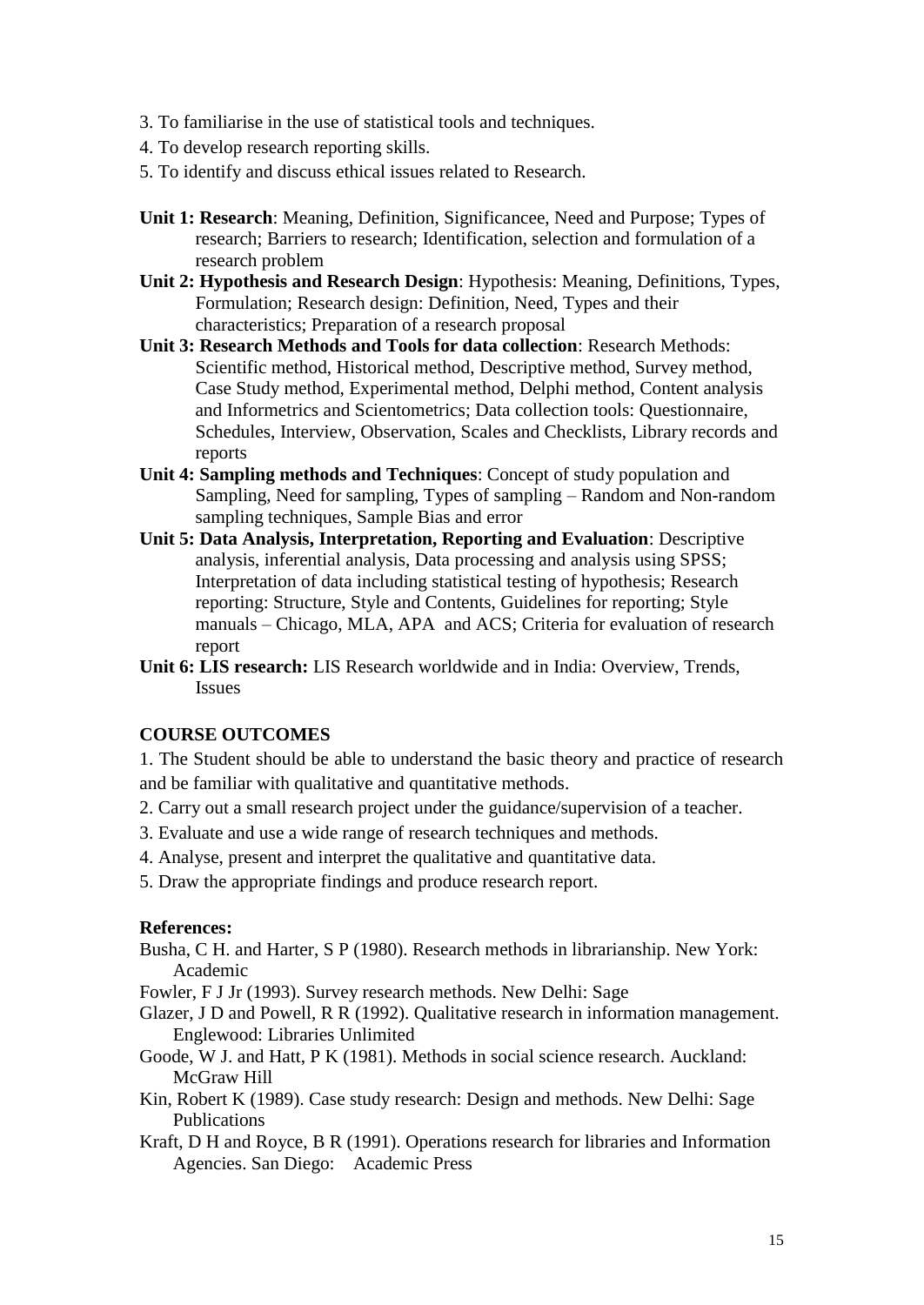Krishnaswamy, O R (1993). Methodology for research in social sciences. Delhi: Himalayan Publishing House

Lancaster, F W (1993). If you want to evaluate your library. London: LA

Line, M B (1967). Library surveys. London: Clive-Bingley

Savanur, S K (2008). Research methodology for information sciences. Pune: Universal Prakashan

Simpson, I S (1990). How to interpret statistical data. London: LA

## **ML-3.2: INFORMATION LITERACY OBJECTIVES**

1. To learn the techniques of assessing user needs, and identifying information seeking

- 2. To identify the role of libraries in providing IL Programmes.
- 3. To understand the trends in information literacy.
- **Unit 1: Information Users and their information needs:** Categories of information users: Academic community, Scientists and Technologists, R & D Personnel,Other Professionals, Planners, Policy makers, Ethnic groups etc; Information needs: definition and models; Information seeking behaviour: Models and procedures
- **Unit 2: User and User Studies: User studies:** Planning, and Organization in different environments; Methods, Techniques and strategies; Use studies in different types of libraries: Different user groups and disciplines; Quantitative and qualitative techniques, Information studies
- **Unit 3: Information Literacy:** Meaning, Definition, Need, Evolution of the concept. Historical perspectives; Types of Information Literacy: Technology literacy, media literacy, computer and digital literacy; Levels of Information Literacy: Entry level, Mid level, High level, Advance level. Partners of Information literacy; Lifelong learning and its components.
- **Unit 4: Models, Guidelines and Standards:** Models of Information literacy: SCONUL model and CAUL (Australian) model; Guidelines and standards for Information literacy programs: ALA and ACRL; Use of a-v aids, programmed instructions in specified disciplines, resource based instructions etc; Information Literacy missions, forums and task forces
- **Unit 5: IL Programmes:** Information literacy programmes; Role of Libraries in Information literacy; Information literacy instructions in different types of Library and Information centers; Integration of information literacy in different levels of education
- Unit 6: Trends: Current trends in Information literacy; Study of Information literacy programs in the world; Information Literacy Competencies; Challenges facing Information literacy.

## **COURSE OUTCOMES**

Students will be able to:

1.Understand the different category of library users and their information needs and information seeking behavior

2.Conduct User Study by adopting different methods and techniques.

3.Understand the importance of information literacy in the life – long learning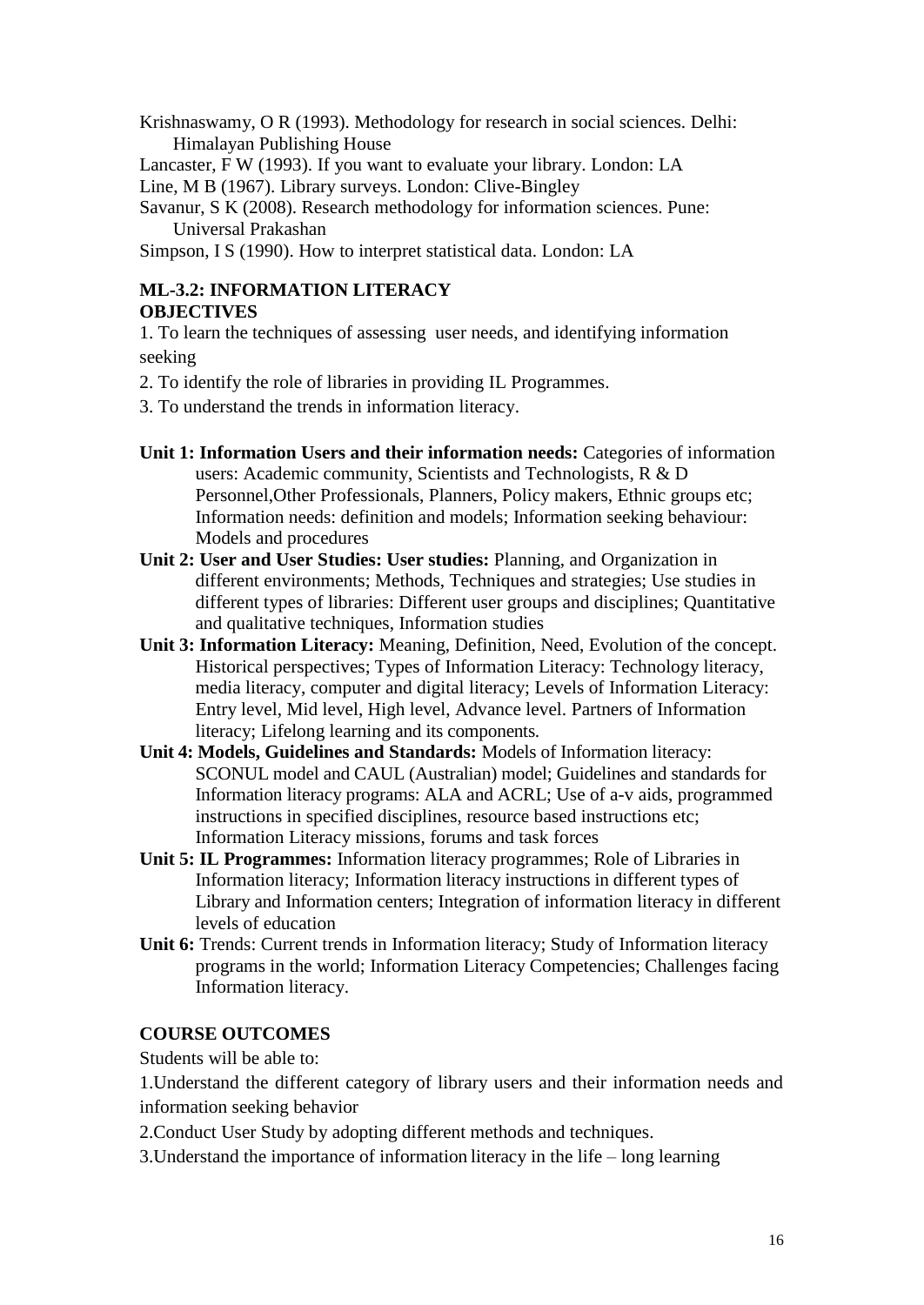4.Understand various information literacy models and to apply them in different settings.

#### **References:**

- American Library Association (1995). Information for a new age: Redefining the librarian. Chicago: ALA
- American Library Association. Final Report of Presidential Committee on Information Literacy. [www.ala.org/at/nill/litt1sthtml](http://www.ala.org/at/nill/litt1sthtml)
- Barker, K. and Londsale, R. Ed. (1994). Skills for life: the value and meaning of literacy. London: Taylor Graham.
- Bawden, D (2001). Information and digital literacies: a review of concepts. http://gti/edu.um.es.8080/gomez/hei/intranet/bawden/pdf.
- Eisenberg, Michael B., Lowe, Carrie, A and Spitzer, Karthleen (2004). Information literacy: Essential skills for the information age. London: Libraries Unlimited
- Gaur, Ramesh C (2003). Re-engineering library and information services: Process, People and Technology. Mumbai: Allied
- Grassian, E S. and Kaplowitz, J R (2001). Information literacy instruction: Theory and Practice. Edison., NJ: Schuman

Jukes, I., Dosaji, A and Macdonald. B F (2000). Net savvy: Building information literacy in the Classroom. Ed 2. Thousand Oaks: Crowin press

- Meadows, A.J. Ed. (1991). Knowledge and communication: essays on the Information chain. London: Library Association.
- Pantry, Sheila and Griffiths, Peter (2002). Creating a successful e-Information service. London: Facet.
- Prasher, R G, (Ed) (2003). Indian libraries in IT environment. Ludhiana: Medallion
- Zorana Ercegovac (2008). Information literacy: search strategies, tools & resources for high school students and college freshmen. California: ABC-CLIO

### **ML-3.3: INFORMATION RETRIEVAL, REPACKAGING AND PROCESSING**

#### **OBJECTIVES**

- 1. To familiarize the students with information retrieval, repackaging process.
- 2. To develop capability in Indexing abstracting Techniques.
- 3. To catch up with trends in vocabulary control.
- 4. To get acquainted with evaluation of information.
- **Unit 1: Information Retrieval System:** Concept, Meaning, Definition, Objectives, Characteristics, Components and Functions; Evaluation experiments: ASLIB, The Cranefields, MEDLARS etc; Trends in IRS; IR standards and Protocols
- **Unit 2: Abstracts and Abstracting:** Definition, Uses, Types and their qualities, guidelines for abstracting; Automatic abstracting: Concept, Text summation system, automatic extraction – Concept selection, Abstractor's workbench
- **Unit 3: Indexing:** Basic concepts, Indexing languages: Types and characteristics;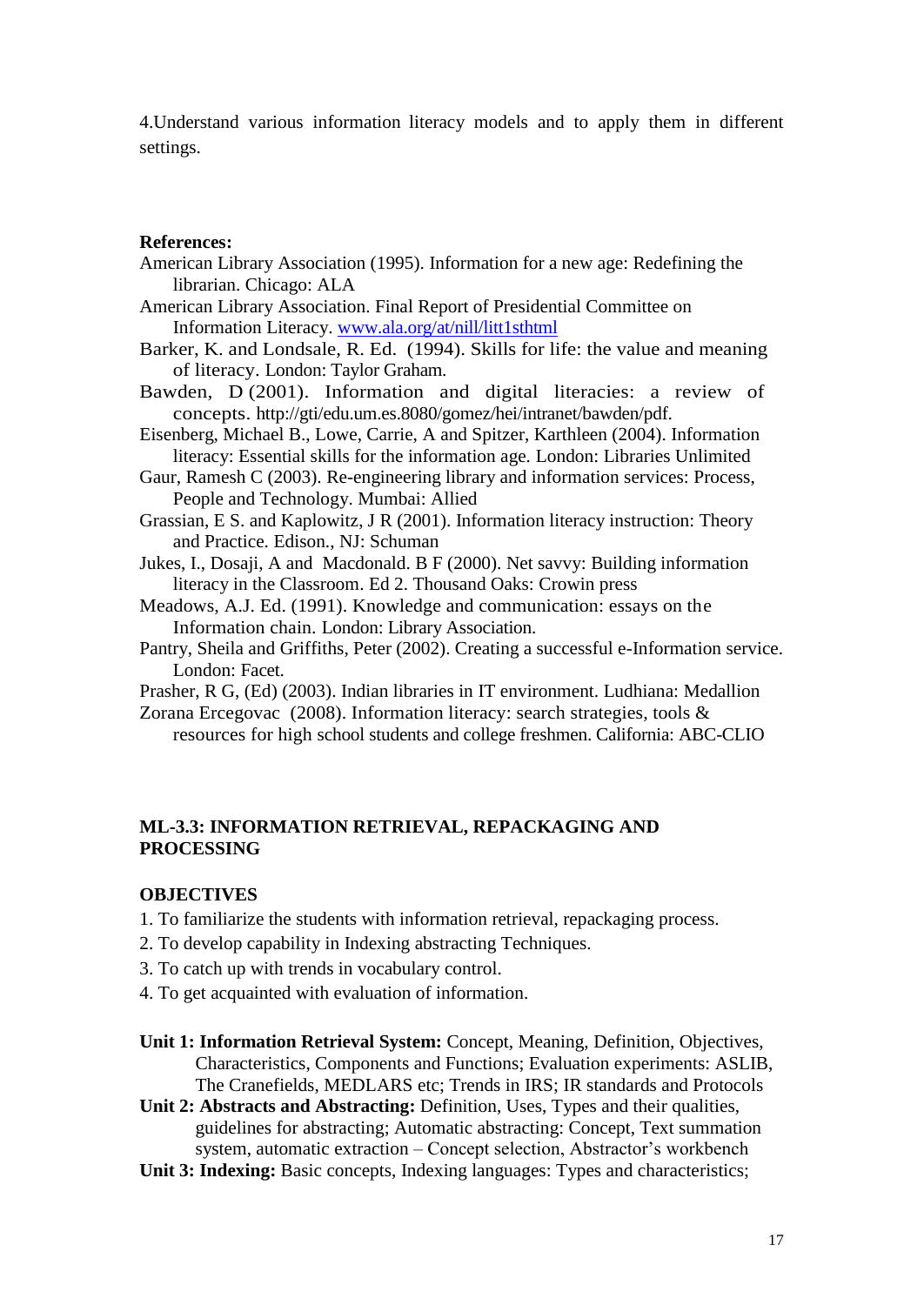Pre-Coordinate and Post Coordinate indexing; Computer based indexing (auto indexing); Vocabulary control, Thesaurus: Structure, Function and Design; Citation indexing

**Unit 4: Information Search process and Retrieval Models:** Common features of search process, Steps in creation of a search file; Search features, Query search and steps in query formulation; Search process – strategies and techniques, search software, search engines, multiple database searching; Basic retrieval models – manual and automated; Boolean logic, Cognitive, Fuzzy and Probabilistic

### **COURSE OUTCOME**

At the end of the module the student will have acquired:

The student will be able to

1. Produce/generate manual and computerized indexes by applying different indexing techniques and methods.

- 2. Abstract documents using standard guidelines.
- 3. Design and construct an IR thesaurus.

#### **References:**

Atchison, Jean and Gilchrist, Alan (1972). Thesaurus construction: A practical manual. London: ASLIB

Austin, D and Dykstra, Mary (1984). PRECIS: A manual of concept analysis and subject Headings. Ed 2. London: British Library

Brophy, Peter  $(2001)$ . The library in the  $21<sup>st</sup>$  century: New services for information age. London: LA

- Chowdhury, G G (2003). Introduction to modern information retrieval. Ed 2. London: Facet
- Crawford, Marshall Jean (1988). Information broking: A new career in information work. London: LA
- Ghosh, S B and Satpathi, J N (1998). Subject Indexing Systems: Concepts, Methods and Techniques. Calcutta: IASLIC

Fosket A C (1991). Subject approach to information Ed 5. London, LA

Lancaster, F W (1968). Information retrieval systems, characteristics, testing and evaluation

- Lancaster, F W (1991). Indexing and abstracting in theory and practice. Champaighn: University of Illinois
- Seetharama S (1997). Information consolidation and repacking: Framework, methodology, Planning. New Delhi: Ess Ess

Van Rijsbergen. C J (1970). Information retrieval. Ed 2. London: Butterworths Vickery, B C (1970). Techniques of information retrieval. London: Butetrworths

# **ML-3.4: INTERNET TECHNOLOGY (THEORY) OBJECTIVE:**

- 1. To get acquaintance with basic concepts of computers
- 2. To learn the data representation techniques
- 3. To familiarize with computer softwares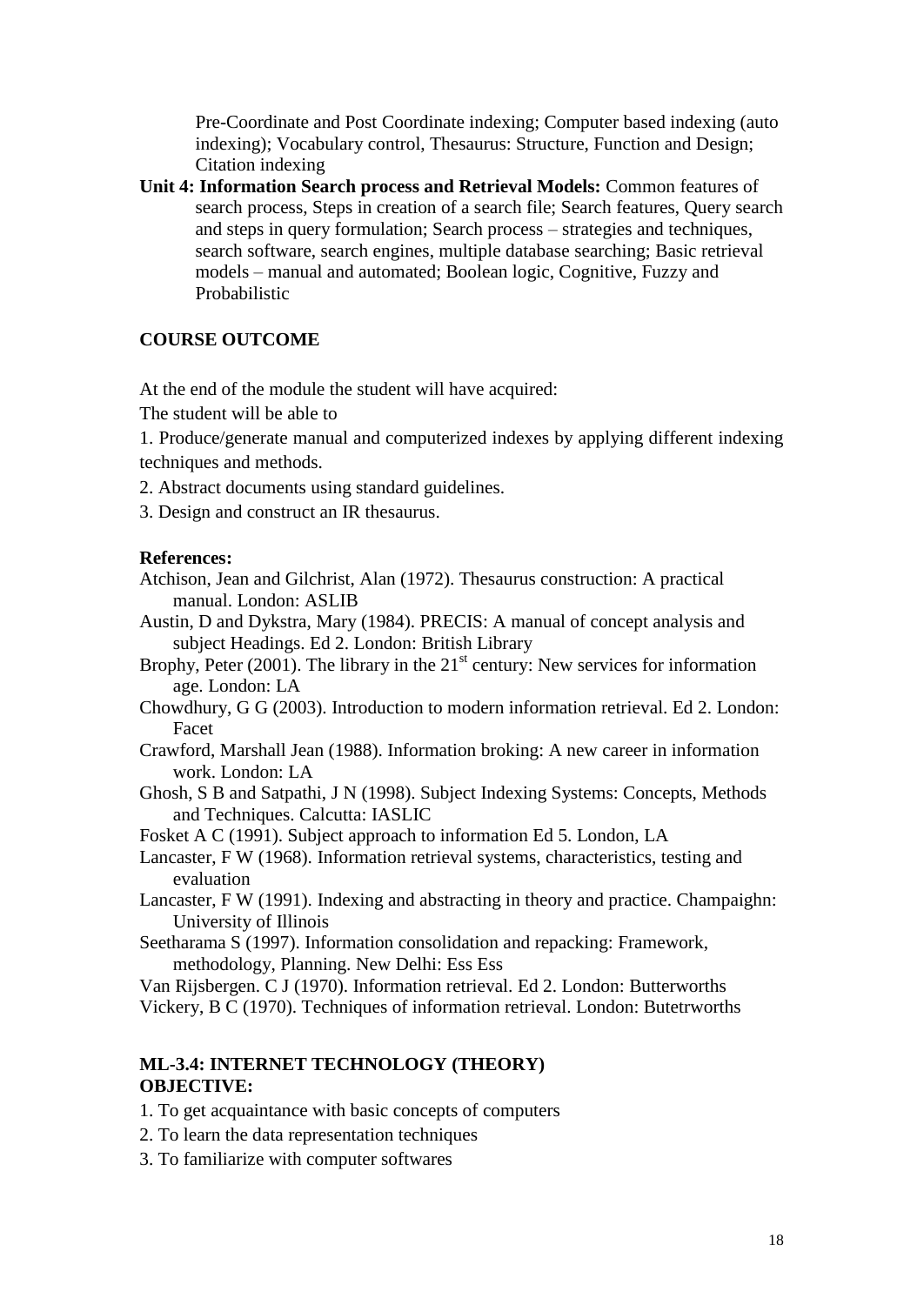4. To understand the basics of telecommunication and e-publishing

- **Unit 1: Internet**: Basic features, origin, development and definition; Internet Technology; tools and protocols: TCP / IP and others; Internet connectivity, Dial up, leased line etc.; Intranet, Extranet and Internet;
- **Unit 2: Search Engines:** Concept of search engines; Parts of a search engines; Meta search engines; Search tools; Web search strategies.
- **Unit 3: Internet services:** E-mail; File Transfer Protocol (FTP); Remote Login, WWW; web 2.0; Teleconferences, Videoconferencing; Bulletin Board Services and Document Delivery Service
- **Unit 4: Cyber laws**: Electronic Document; Digital signatures, Digital certificates, Electronic contracts; Regulations of cyber laws; IT act 2000 and its amendments
- **Unit 5:** Acquaintance with search engines and search options and search techniques
- **Unit 6:** Acquaintance with the use of Internet resources and services

### **COURSE OUTCOMES**

1. Understand and learn the basic skills of Information Technology and computer

- 2. Identify and understand the different useful application software and Learn system software
- 3. Learn about the different Number Systems (Binary, Octal, Decimal and Hexadecimal)

4. Analyse the different programming languages ( Machine, Assembly and High-Level Languages)

5. Understand fundamentals of Telecommunication and e-publishing

### **References:**

Bradely, Phil (2002). The advanced Internet searcher's Handbook. Ed 2. London: LA Dawson, Andy (1995). The Internet for Library and Information service professionals.

- London: Aslib
- Lancaster, F W (1990). Electronic publishing and their implications for libraries and beyond. London: Clive Bingley
- Parekh, Harsha (1999). Internet in the scholarly communication process. Mumbai: Knowledge ware
- Poulten, Allen and Others (1999. The library and Information professionals guide to the world wide web. London: LA
- Zen, B P (1992). The art of the Internet: A beginner's guide. New Delhi: Prentice-Hall

### **ML-3.5: INFORMATION RETRIEVAL, REPACKAGING AND PROCESSING (PRACTICALS)**

Unit 1: Preparation of abstracts for micro-documents following guidelines of abstracting and preparation of index entries and creation of indexes – PRECIS Unit 2: Preparation and compilation of various information products

**Note**: Each student shall compulsorily maintain practical record and submit the same at the time of practical examination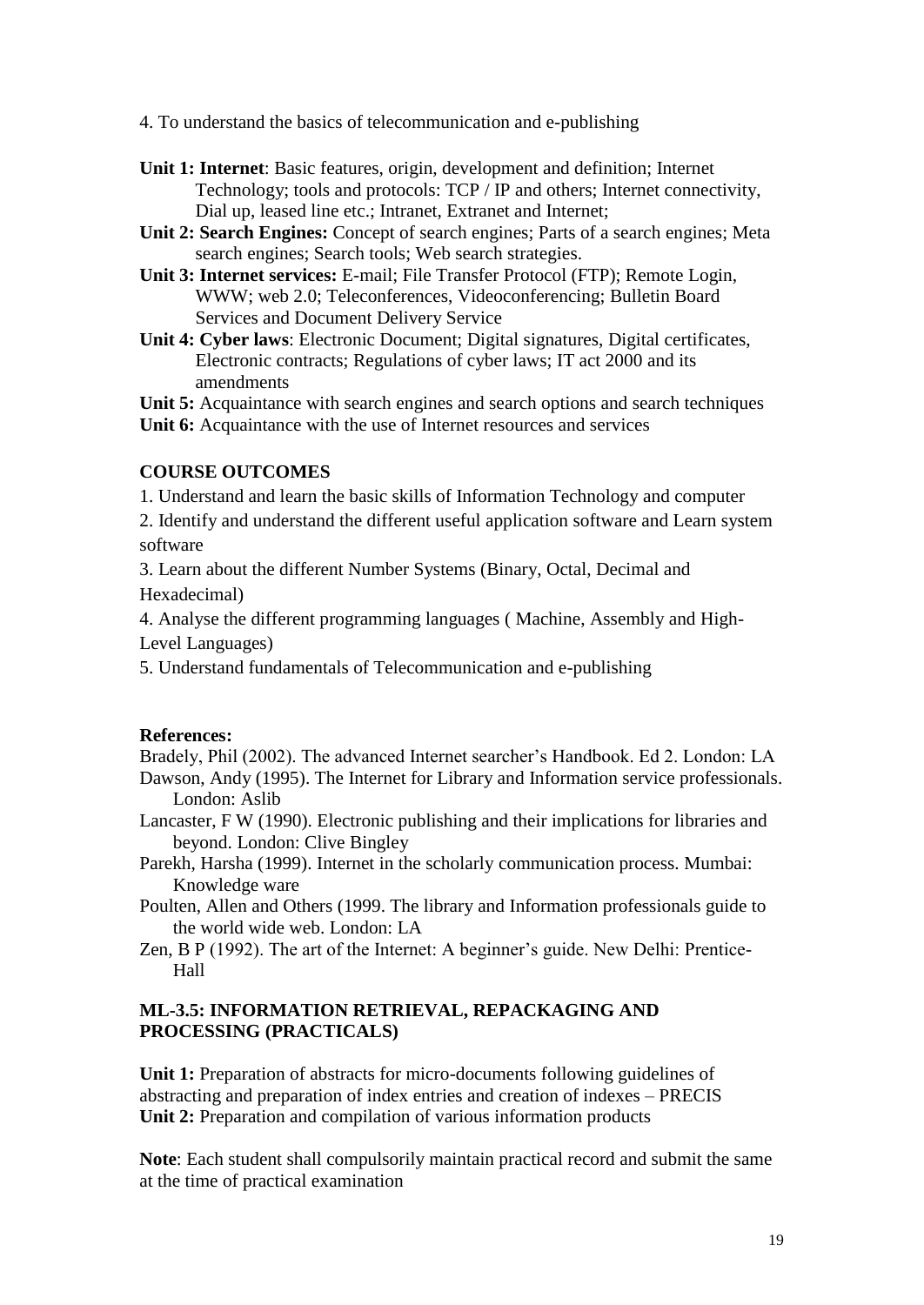#### **ML-3.6: INTERNET TECHNOLOGY (PRACTICALS)**

#### **Unit 1: Acquaintance with search engines and search options and search techniques**

### **Unit 2: Acquaintance with the use of Internet resources and services**

**Note:** Each student shall compulsorily maintain practical record and submit the same at the time of practical examination

#### **OPT: Credit Transfer paper**

Students are required to study one Credit Transfer paper as prescribed by the University from time to time in the semester. The list of credit transfer papers available for students of the Department of Library and Information Science during this semester shall be announced by the University and it can be revised/updated by the University from time to time.

### **FOURTH SEMESTER**

### **ML-4.1: NETWORKS, NETWORKING AND CONSORTIA**

#### **OBJECTIVES**

- 1. To familiarise with the standards connected with networking and consortia
- 2. To get acquainted with the functioning of library net work in India
- 3. To understand various aspects of Internet technology and Internet services.
- 4. To know cyber laws.
- 5. To develop skills in searching e-resources and services.
- **Unit 1: Networks**: Concept, Definition, Need, uses, Network topologies and types of networks – LAN, WAN and MAN; Network architecture, Comparison of different network architectures; Network protocols – TCP/IP, OSI, Net Bul, IPv4, IPv6, IPX; Network protection and security
- **Unit 2: Network Media and Hardware**: UTP, Thick and Thin ethernet, Optical fiber, Wireless; Networks Interface cards, Hubs/Switches
- **Unit 3: Communication Networks**: NICNET, I-NET, BSNL, ERNET
- **Unit 4: Library Networks**: INFLIBNET, CALIBNET, DELNET, ADINET
- **Unit 5: Consortia**: Concept, Definition, Need, uses, and types of consortia; Criteria for selection of consortia: Content, Added values, Functionality, Technical considerations, Licensing agreements, and service impact
- **Unit 6: Consortia Initiatives in India**: INDEST, CSIR e-journals consortia, UGC-Infonet, FORSA consortia, IIM's consortium

### **COURSE OUTCOMES**

- 1. Aware of standards connected with networking and consortia.
- 2. Learn the activities of library network.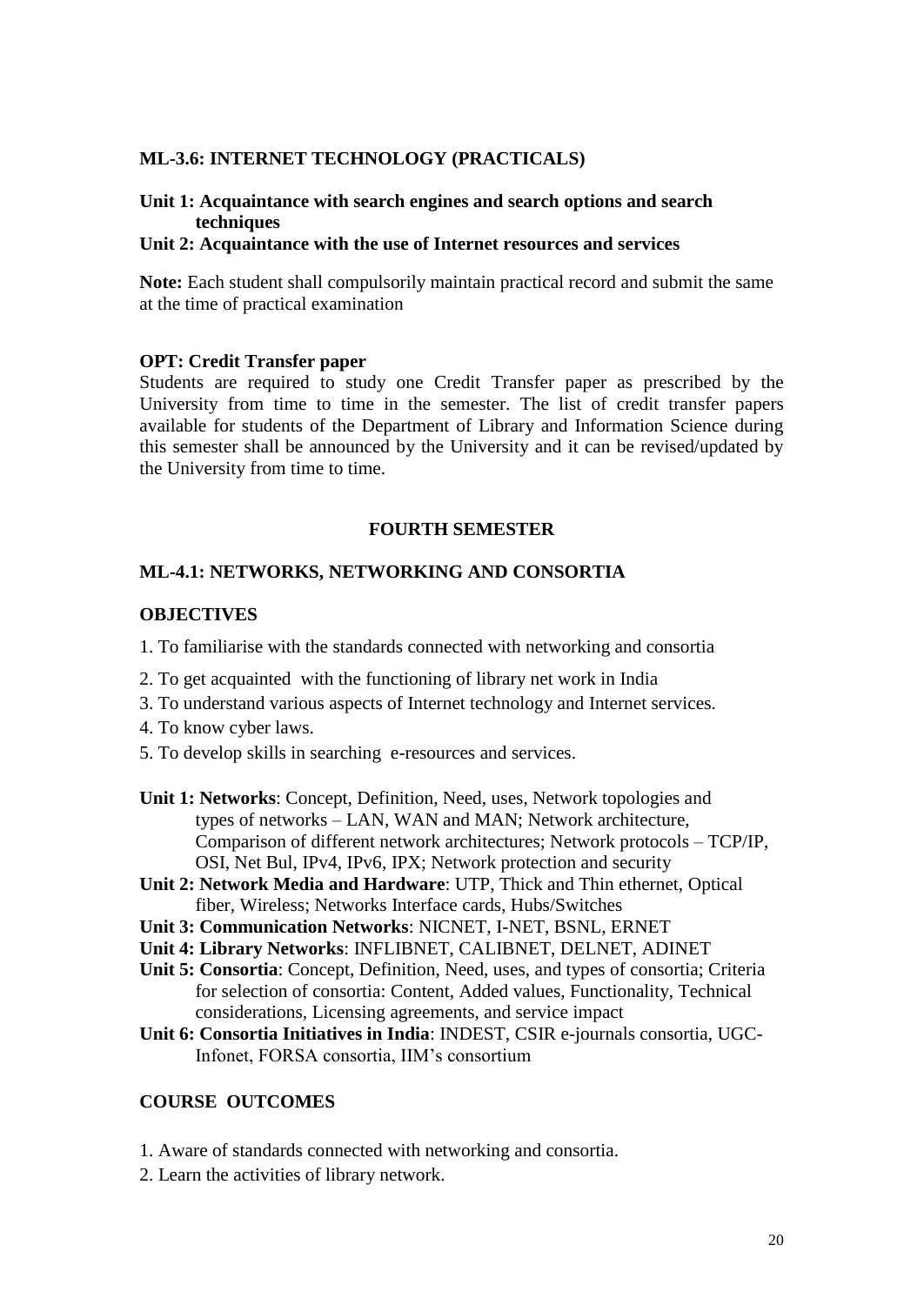- 3. Able to search Internet resources and use Internet services.
- 4. Aware of the implications of cyber laws.

### **References:**

Bose, Kaushik. Information networks in India: Problems and prospects. New Delhi: Ess Ess, 1994 DRTC. Library Networks in India: Seminar papers, 1993 Gopinath M A. and Rama Reddy E (eds). Information access through networks. Hyderabad: Book links, 1996 Kaul, H K. Library networks: An Indian experience. New Delhi: Virgo, 1992 Tanenmbanum, Andrew S. Computer networks. Ed 3. New Delhi: Prentice-Hall of India, 1998

UGC (India). INFLIBNET report. New Delhi: UGC, 1989

## **ML- 4.2: Optional: A candidate has to study one of the following papers**

# **ML-4.2 (A): PUBLIC LIBRARY SYSTEM**

# **OBJECTIVES**

- 1. To study the nature and development of public library system to understand the collection development policy in the libraries.
- 2. To study the management resources in the public library.
- 3. Study the public library legislation.
- **Unit 1: Public Libraries**: Meaning and Definition, Origin, Objectives, Functions and characteristics; UNESCO Public Library Manifesto: 1972 and 1994; Role of public libraries in knowledge society; History and Development of Public Libraries in USA, UK and India; Rural Libraries; Need and importance; Library users in rural areas. Library services to rural public.
- **Unit 2**: **Collection Development, Organization and Management:** Steps in collection development process, selection and acquisition of different types of documents including non-book materials; Organisation of Information Resources; Planning and Organisation of various types of information services to the different categories of users including the disadvantaged- physically and mentally challenged persons and special groups: women and children.
- **Unit 3: Management of Resources**: Library and Information Personnel: Nature, Size, Selection and Recruitment, Qualifications, Training and Education, Duties and Responsibilities, service conditions, motivation and control. Financial resources mobilization and estimation of Public Library Finance, Administration of Budget; Buildings and Furniture and equipment.
- **Unit 4: Study of Library Legislation:** Library Legislation: UK, USA and India; Karnataka Public Libraries Act, 1965 and its features; Comparative and Critical study of Public Library Acts in India.
- **Unit 5: Public library promotion**: Role of national and international associations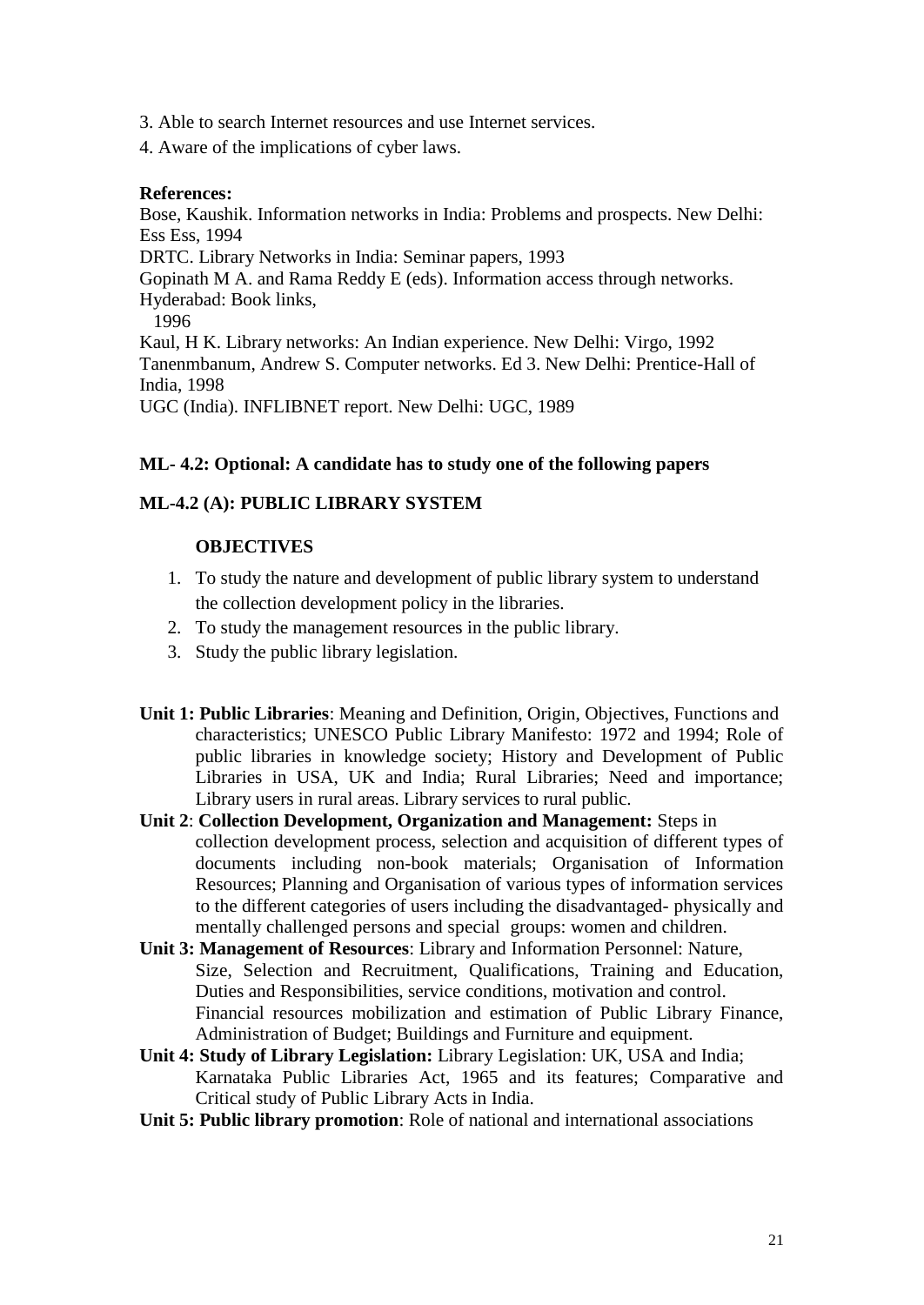and organizations in the promotion of public Libraries. Raja Ram Mohan Roy Library Foundation, UNESCO, IFLA etc. Internet Public Library [\(http://www.ipl.org\)](http://www.ipl.org/).

**Unit 6: Public Relations and Extension Activities:** Concept, Definition and Scope Library publicity, exhibition, seminar, book talks, A.V. programs; Mobile Library Services; user awareness programmes. Outreach activities Library Path Finders (Guides)

# **COURSE OUTCOMES**

- 1. Trace the history and development of public library.
- 2. Identify the collection development policy.
- 3. Identify the nature of management resources.
- 4. Identify the human resources system in public library.
- 5. Practically study the public library legislation.

## **References:**

American Library Association (1966). Minimum Standards for Public Library System. Chicago ALA

Atman, E. Ed (1980). Local Library Administration in Association with International City Management Association. Ed. 2. Chicago: ALA

Esdails, A (1957). National Libraries of the World. London: Library Association Great Britain, Ministry of Education. Standards of Public Library Services in England and Wales (1959). Report. London: HMSO.

Kesavan, B.S (1961). National Library of India, Calcutta. National Library

McCloven, L.R (1951). Public Library Extension, Paris. UNESCO

McCloven, L.R (1942). Public Library System of Great Britain: Report on its present conditions with proposals for reorganization. London: Library Association

Mittal, R.L (1971). Public Library Law, Delhi: Metropolitan

Penna, C.A. et.al (1977). National Library and Information Services, Handbook for planners. London: Butterworths.

Ranganathan, S.R (1950). Library Development Plan: A 30 year Programme for India with Draft Library Bill, Delhi: Delhi University.

White, Carl M. Ed (1964). Bases of Modern Librarianship. New York: Pergmon.

# **ML-4.2 (B): ACADEMIC LIBRARY SYSTEM**

# **OBJECTIVES**

- 1. To study the nature and development of Academic library system to understand the collection development policy in the libraries.
- 2. To study the management resources in the Academic library.
- **Unit 1; Academic Libraries:** Meaning, Definition, Importance, Functions, Services and Types of Academic Libraries. Role of libraries in higher education; Role of UGC in development of Academic Libraries
- **Unit 2: Collection Development, organization and Management in Academic Libraries:** Types and character of Academic Library collection; Acquisition of Documents: Selection, Policy and procedures, Maintenance; User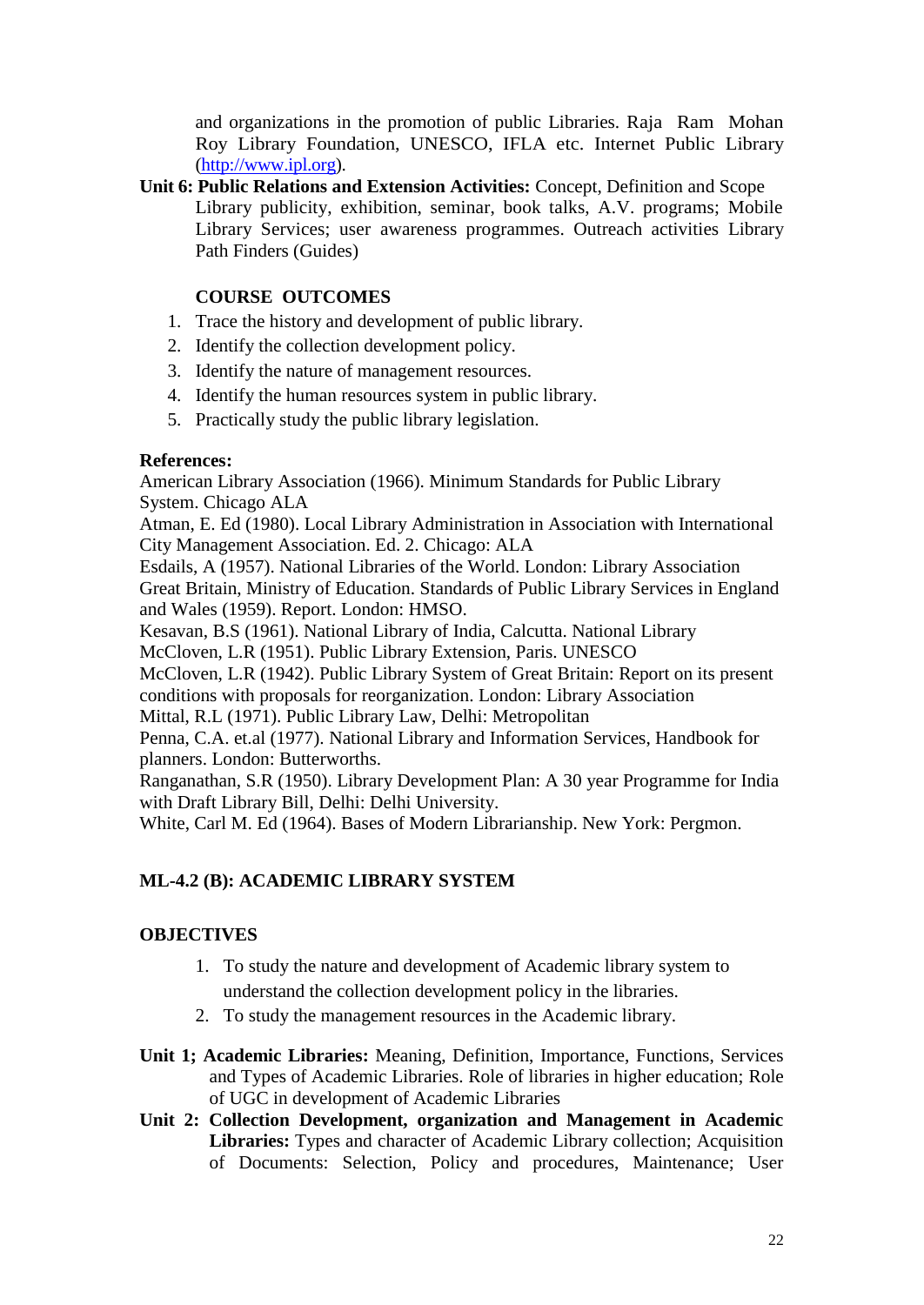participation in collection development. Information Technology Impact. Problems of Collection development; Organization and management techniques

- **Unit 3: Library and Information Services in Academic Libraries:** Reference Service/Referral; Library Use and Information Literacy; Documentation and Information Service; Current Awareness and SDI Service; Abstracting and Indexing Services; Information Product Development Services; Document Delivery Services; Virtual Reference service
- **Unit 4: Use and User Studies:** Users of Academic Libraries: Types of users and their needs; User study: Need, importance and techniques. User Education
- **Unit 5: Management of Resources:** Academic Library Finance and Budgeting; Human Resource Management; Library Buildings and Equipments.
- **Unit 6: Academic Library networks**: Library co-operations: Resource sharing, networks and consortia. International and National scenario. Academic networks: INFLIBNET and its services and activities. OCLC - Its activates and functions; Institutional repositories: Meaning, definitions, need, and benefits. Overview of IR projects. IR software.

## **COURSE OUTCOMES**

- 1. Trace the history and development of Academic library.
- 2. Identify the collection development policy.
- 3. Identify the nature of management resources.
- 4. Identify the human resources system in Academic library.

### **References:**

Cowley, John (1982). Personnel management in libraries

Gelford, M.A (1974). University libraries for developing countries

Henry, Mike and Morgan,Steve (2002). Practical strategies for modern academic library. London, Aslib-IM.

Isaac, D. and others (1993). Academic libraries: Role in the national development.

Jenkins C. and Mary Morely (1996). Collection development in academic libraries.

Mathu, M.V and Arora, R.K. Indian University Library System revitalization.

Sewa Singh and Arora, M (. Handbook of college libraries: Problems, finance and related aspects.

Srivastava S.N. and Verma S.C (1980). University libraries in India. New Delhi, Vikas, 1980.

Trehan, G.L (1985). College library development

## **ML-4.2 (C): SPECIAL LIBRARY SYSTEM**

## **OBJECTIVES**

- 1. To study the nature and development of Special library system to understand the collection development policy in the libraries.
- 2. To study the management resources in the Special library.

### **Unit 1: Special library system**: Meaning, Definition, Aims, Objectives, and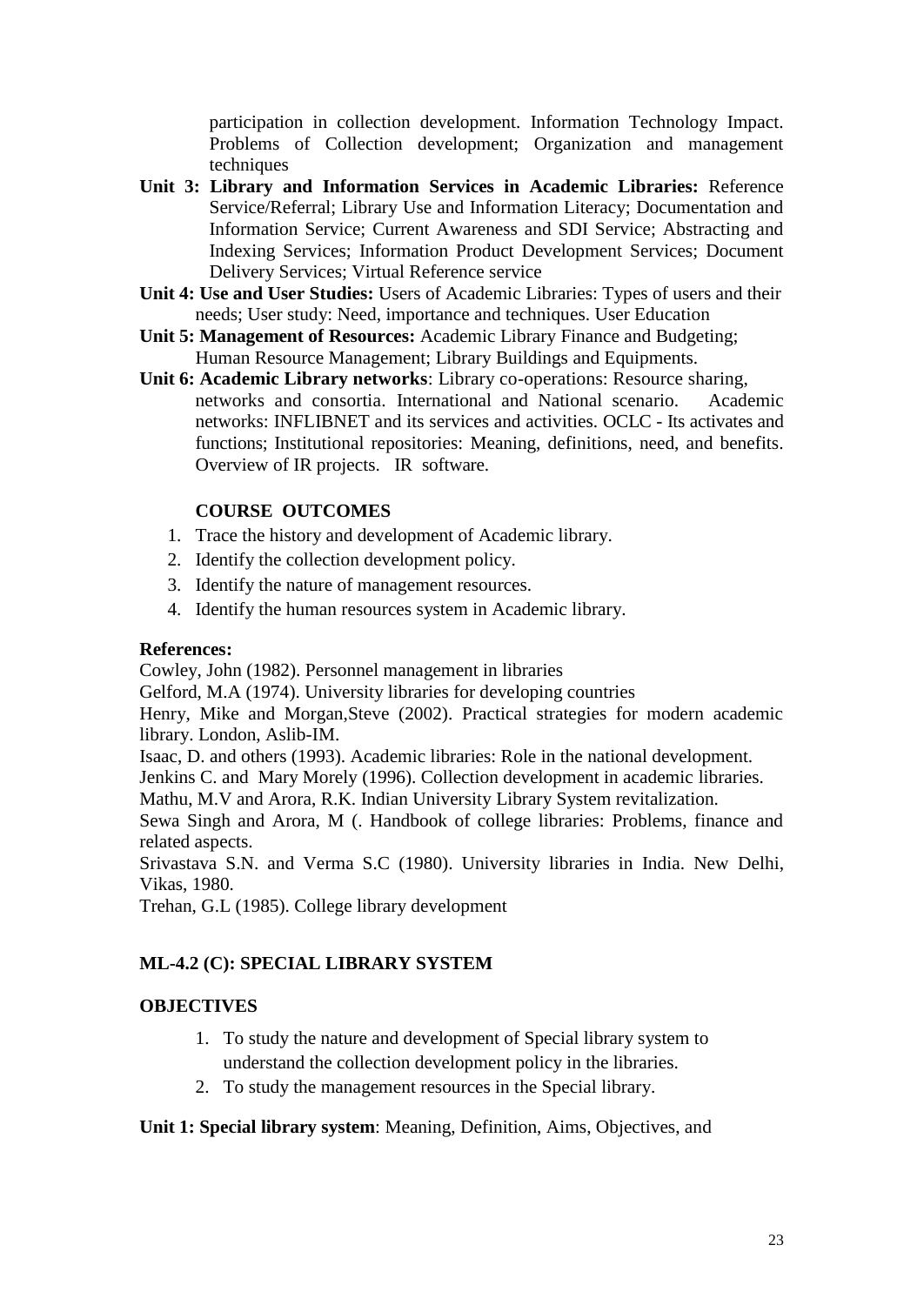Functions, Types of special libraries; Characteristics and their role in R&D environment, industries and decision making; History and development of special libraries in India

- **Unit 2: Information Resource Development and Management:** Books, Periodicals, Technical reports, Standards, Learned society publications, Government documents, Non-book materials, Electronic publications; Organization of Information Resources: Classification, Cataloguing, Indexing, Shelving: Modes and methods
- **Unit 3: Planning and Organization of Conventional and Web enabled services:**  Abstracting Service, Indexing Service, Current Awareness Service, Selective Dissemination of Information, Newspaper Clipping Services, Digest Service, Reference and Referral Service, Literature Searching and Bibliographic Service, Micrographic Service
- **Unit 4: Management of Resources**: Human Resoucres: Nature, Size, Selection and Recruitment, Qualifications, Duties, and Responsibilities, Service Conditions, Training and Education, Motivation and Control; Resource mobilization, and sources of finance, Budgeting techniques, Budgetary control; Building, Furniture and Equipment: Planning and Designing

**Unit 5: Resource sharing, networking and Consortia: Study of existing practices**

**Unit 6: Use and User Studies**: Users of Academic Libraries: Types of users and their needs; User study: Need, importance and techniques. User Education

### **COURSE OUTCOMES**

- 1. Trace the history and development of Special library.
- 2. Identify the collection development policy.
- 3. Identify the nature of management resources.
- 4. Identify the human resources system in Special library.

#### **References:**

Ashworth W (Ed) (1982). Handbook of special librarianship and information work. Rev Ed 5. London: Aslib

Ashworth W (1985). Special librarianship. London: Clive-Bingley

Bakewell, K G B (1965). Industrial libraries throughout the world. Oxford: Pergoman

Griffith, J M and King D W (1993). Special libraries: Increasing the information edge. Washington D C: SLA

Grogan, Dennis (1982). Science and Technology: An introduction to the literature. Ed 4. London: Clive-Bingley

Houghton, B (1985). Technical information sources Ed 2. London, New York: Scarecrow

Jacksob, F B (1985). Special librarianship: A new reader. New York: Scarecrow Jones, N and Jordon, P (1982). Staff management in library and information work. Gower: Grafton Book

Pruett, Nancy Jones (1986). Scientific and technical libraries. London: Academic, 2V Rowley, J E and Turner, C M D (1978). Dissemination of information. London: Andre Deutsch

Saha, J (1969). Special libraries and information services in India and USA. New York: Scarecrow

Silva, Mania (1970). Special libraries. London: Grafton

Sridhar, M S (1992). Problems of collection development in special libraries. New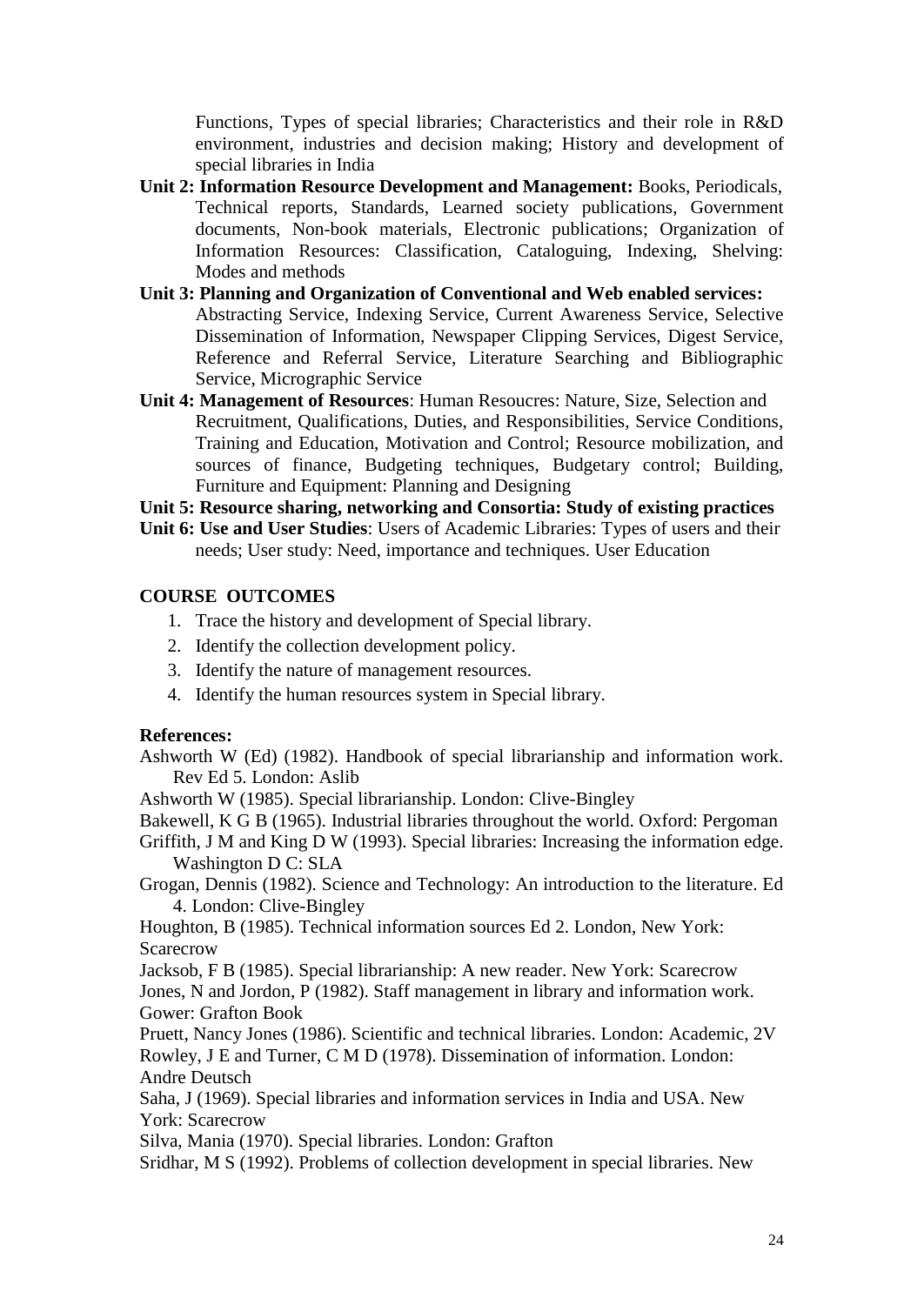Delhi: Concept Strauss, L J (1972). Scientific and technical libraries. Ed 2. New York: Becker and Hayes Subramanyam, K (1981). Scientific and technical information resources. New york: Marcel Dekker

# **ML-4.3: CONSERVATION AND PRESERVATION OF INFORMATION RESOURCES**

## **OBJECTIVES**

- 1. To prepare specialised man power for handling conservation and preservation of information resources.
- 2. To equip them with proper preservation techniques to enable them to practice.
- 3. To make aware about digital preservation techniques
- **Unit 1: Introduction to concepts:** Archiving, Preservation and Conservation; Need and significance of Archiving, Preservation and Conservation of Information Resources; Records management; Information Resource Management; Electronic Resource Management
- **Unit 2: Different types of Library materials**: Their preservation and maintenance: Evolution of writing materials; Paper Based materials -Book and Non Book materials, Library Binding, Binding Standards. Other Materials: AN records, Magnetic Plates, Tapes & Diskettes, Microforms, Optical media, Magneto Optical Discs, etc;
- **Unit 3: Hazards to Library materials and their preservation**: Environmental hazards, Biological hazards and Human being as an enemy of Library materials. Disaster prevention and recovery
- **Unit 4: Preservation program:** Techniques and strategies; Core activities; principles of preservation assessment, planning and budgeting; Copyright framework and its applications on preservation; Disaster preparedness planning, risk management, security issues; Establishment of preservation unit; Code of **Ethics**
- **Unit 5: Digital Preservation**: Overview; Digitization Introduction, selection of material for digitization, digital technologies – hardware and software, project management and costs of digitization; Digital reformatting – Text, photos, audio, video and other formats. Open formats v/s Proprietary formats Digital preservation strategies
- **Unit 6:** Study various National Archival Initiatives of different countries: NARA of US, Australian National initiatives, Public archives of Canada, National Library of India etc. for Archivists; Trends in preservation

## **COURSE OUTCOMES**

1. Will be able to understand the issues of preservation of information sources.

2. Will be able to preserve and conserve the information resources based on scientific preservation and conservation techniques.

3. Will be able to understand the practice of digital preservation.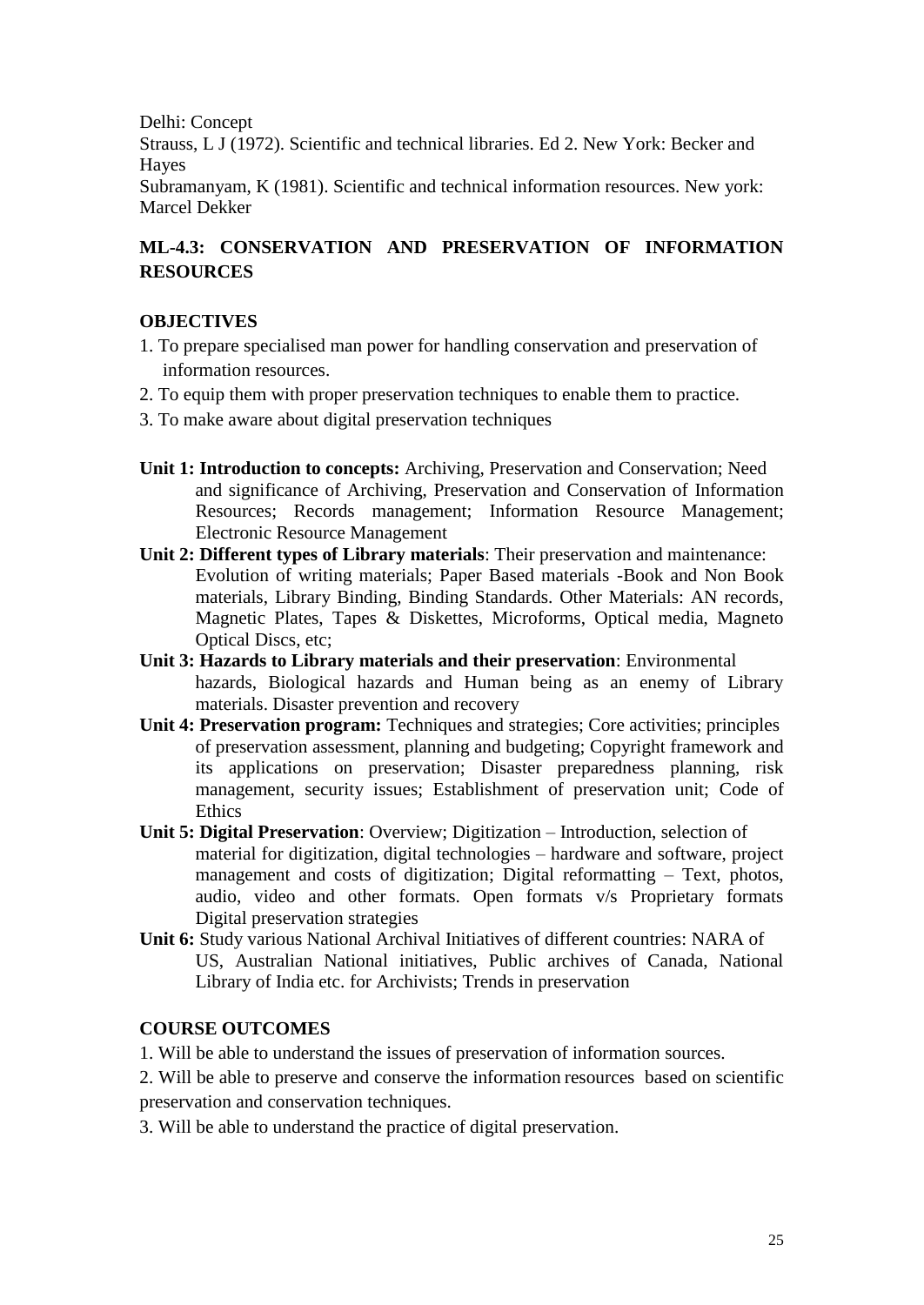#### **References:**

- Balloffet, N., Hille, J., and Reed, J. A. (2005). Preservation and conservation for Libraries and archives. Chicago: American Library Association.
- Belicove, M. E., and Kraynak, J. (2007). Internet yellow pages: the fun, fast, and easy way to get productive online. Indianapolis, Ind.: Que.
- Henderson, K. L. (1983). Conserving and preserving Library materials. Urbana-Champaign, Ill.:University of Illinois, Graduate School of Library and Information Science.
- Johnson, P. (2009). Fundamentals of collection development and management, 2nd Ed. Chicago: American Library Association.
- Wynar, B. S., Strickland, S. D., & Graff, S. M. (1999). Library and Information Science annual. Englewood, Colo.: Libraries Unlimited.

### **ML-4.4: DIGITAL LIBRARIES**

#### **OBJECTIVES:**

- 1. To introduce the concept of digital libraries, and Digital resource management.
- 2. To introduce the concept of multimedia.
- 3. To develop knowledge and skills in web designing.
- 4. To develop capability in the designing digital library multimedia products.
- **Unit 1: Digital Libraries:** Meaning and Definitions, Nature, Objectives, Characteristics, Digital library collections; Architecture, Interoperability, Compatibility, Protocols, standards, Metadata, Searching and Harvesting, and
	- User Interfaces, Usability and use studies, Cross language retrieval, semantic web, multi-lingual and multi scripts issues; Digital library technology.
- **Unit 2: Digital Resource Management**: Identification, DOI/Persistent URL, Accessing, Processing, Storage and retrieval/usage of digital resources; Study of Greenstone, Dspace and E Prints: Objectives, Design, Platform, Features.
- **Unit 3: Multimedia and Multimedia Authoring Tools:** Multimedia: Meaning and Definition, Nature, Historical development, Branches of Multimedia: Web designing, Animation; Formats: Visual-Image Formats, Audio-Image Formats, Internet-Related Formats; Multimedia Authoring tools: Graphics and drawing packages, Image editing and animation software's; Digital representation and compression; Designing a multimedia product for Web or Optical disk; Overview of multimedia software's: Ominipage, Flash, Photoshop etc.
- **Unit 4: Web Technology:** Project planning, Technical brief of the website, contents outline and content delivery plan, templets-HTML, HTML5 (Responsive web design), Xml, Front page, Appearance of text, adding images, creating links, creating tables, adding sounds and hosting the web page, Subject gateways.
- **Unit 5: Hands on assignments:** Installation of Greenstone/DSpace/EPrints. Building digital collections; Creating Metadata. Searching, Indexing. Modifying user interface etc.
- **Unit 6:** Hands on assignments: Use of multimedia software's: Ominipage, Flash, Photoshop.

#### **COURSE OUTCOMES**

After completing this paper, the students will be able to:

1. Get Familiarized with cepluatization of digital library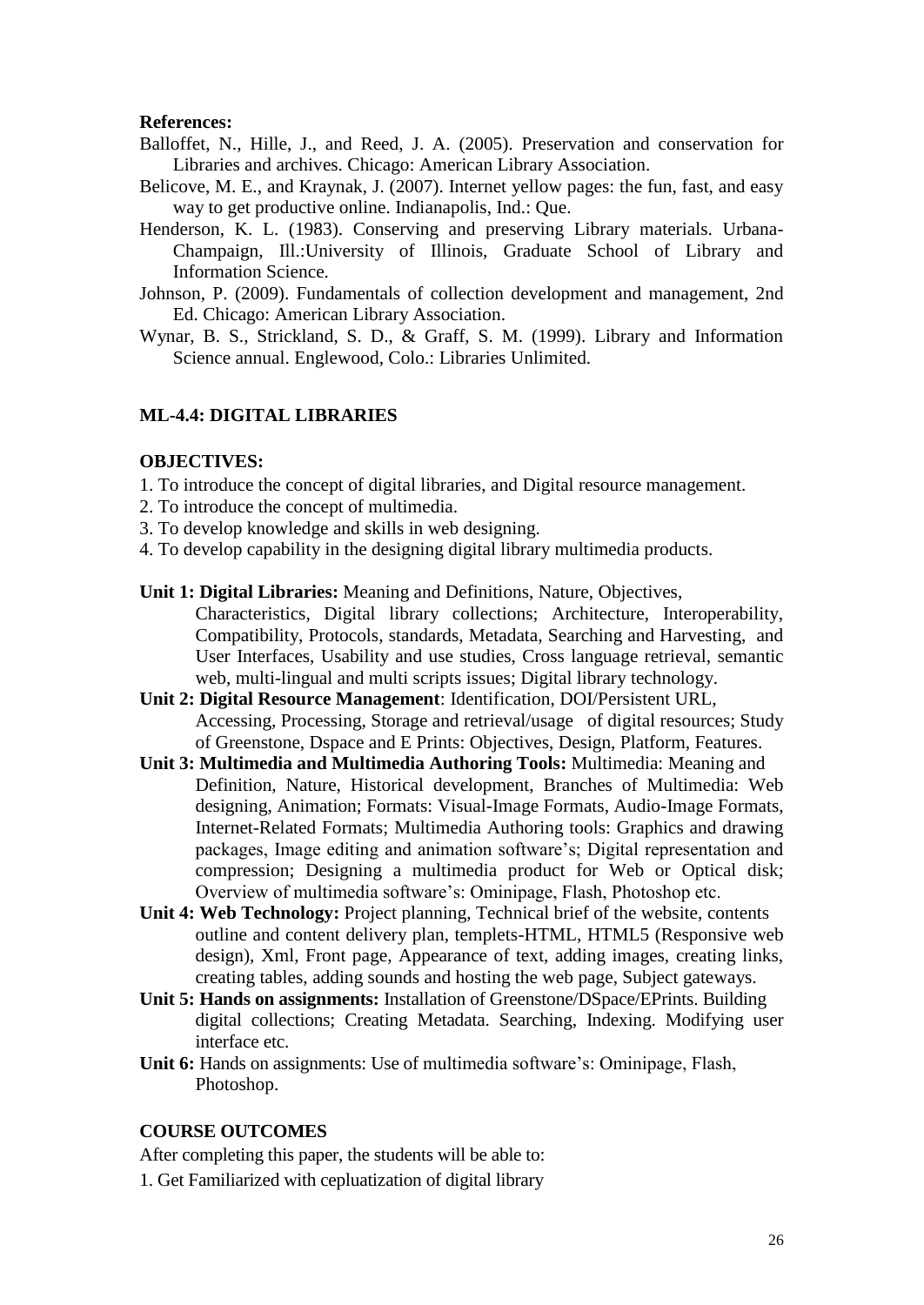- 2. Understand the design and organization of digital library for accessing information online.
- 3. Know the scripts and standards required for web design.
- 4. Identity computer hardware, software and other infrastructure required to develop digital

library and Multimedia products.

#### **References:**

Arms, Williams (2000). Digital libraries. Cambridge: MIT press

Carpenter, Leona., Shaw, Simon and Prescott, Andrew (1998). Towards the Digital Library. London: LA

Chowdhury, G G (2003). Introduction to Digital Libraries. London: Facet Publishing

Cooper. Michael D (1996). Design of Library Automation System: File Structure, Data Structures and Tools. New York: John Wiley

Deegan, Marylin and Tanner, Simon (2002). Digital futures: Strategies for information age. Chennai: Allied

Dspace: Open source digital library system [http://www.dspace.org](http://www.dspace.org/)

Greenstone.<http://www.greenstone.org/english/home.html>

- Lesk, M (1997). Digital libraries: Books, Bytes and Bucks. San Franscisco, Morgan Coffman
- Pedley, Paul (2001). The invisible Web: Searching the hidden parts of the Internet. London: Aslib
- Stem, D (1999). Digital libraries: Philosophies, technical design consideration and example Scenarios. New York: Haworth
- TERI. ICDL 2004 (2004) International conference on digital libraries: Conference papers. 2V. New Delhi: TERI

Xavier, C (2000). World Wide Web Design with HTML*.* New Delhi : TMH

## **ML-4.5: DIGITAL LIBRARIES (PRACTICALS)**

### **OBJECTIVES**

1. To develop skills in working with different digital library collections.

- 2. To provide hands on experience with multi –media software.
- **Unit 1: Hands on assignments:** Installation of Greenstone/DSpace/EPrints. Building digital collections; Creating Metadata. Searching, Indexing. Modifying user interface etc.
- **Unit 2:** Hands on assignments: Use of multimedia software's: Ominipage, Flash, Photoshop.

### **COURSE OUTCOME**

- 1. Able to work with DL Software's like Graeenstone /DSpace/Eprints
- 2. Able to use multi-media Software like Omnipage, Flash Photograph.

### **ML- 4.6: STUDY TOUR, PROJECT AND VIVA-VOCE**

## **OBJECTIVES**

1. To Show different types of libraries and the services.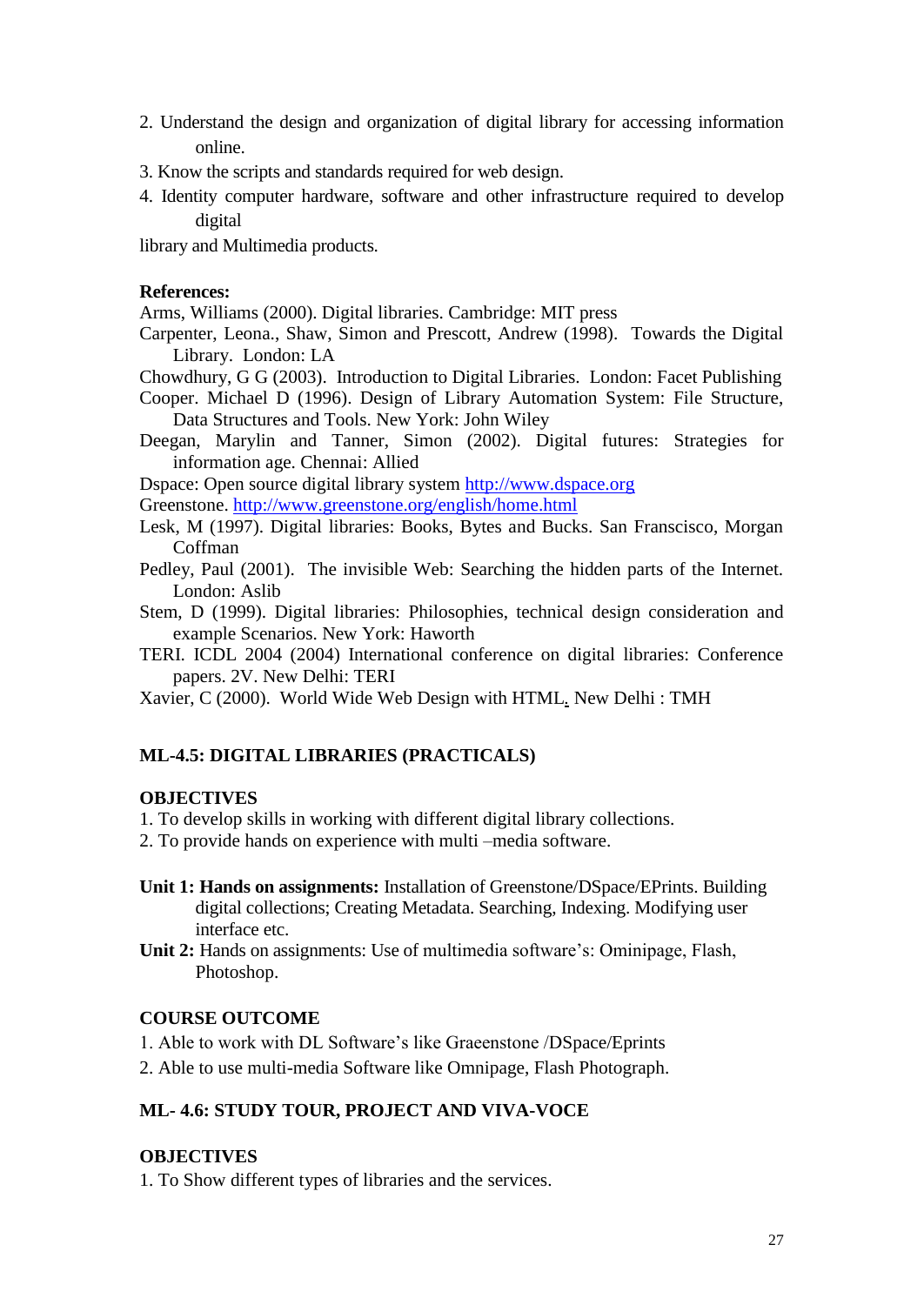- 2. To create professional internet in working with different libraries.
- 3. To develop public relationship with LIS Professionals.
- 4. To learn practical Knowledge of working in Libraries.
- 5. To be aware of Practical the management of Libraries.

### **ML-4.6 A: STUDY TOUR**

There shall be a study tour after the third semester but before the commencement of fourth semester. Each student shall compulsorily attend the tour, prepare and submit a detailed "tour observation report". The teacher in charge of the study tour shall evaluate the tour report for twenty marks

**ML-4.6 B: PROJECT:** There shall be a project work in the form of an Internship for a period of one month immediately after the completion of fourth semester examination. Each student shall compulsorily undergo internship in any one of the reputed library and information centers attached to institutions of higher learning, R& D institutions, industries approved by BOS in Library and Information Science (PG). After completion of the internship each candidate has to submit an Internship Observation Record to the Chairman of the Department, which shall be evaluated by both external and internal examiners for fifty marks.

**ML-4.6 C: VIVA-VOCE:** There shall be a viva-voce to be conducted by the vivavoce board comprising of BOE Chairman, Chairman of the department and one external examiner. They shall assess the performance of the candidate based on the study tour report and internship observation record submitted and award 30 marks..

### **COURSE OUTCOMES**

After completing this paper, the students will be able to:

- 1. Gain exposure to different kinds of libraries and their services.
- 2. Gain the practical knowledge of library housekeeping activities.
- 3. Understand the practical problems of library management.
- 4. Develop leadership qualities.

### **OPT: Credit Transfer paper**

Students are required to study one Credit Transfer paper: Personality Development as prescribed by the University from time to time in the semester.

### **OPEN ELECTIVES TO BE OFFERED BY THE DEPARTMENT OF LIBRARY AND INFORMATION SCIENCE**

### **SECOND SEMESTER**

## **IL-2.1: INFORMATION SOURCES**

## **OBJECTIVES**

1. To create awareness among non library science students about information sources and their uses.

**Unit 1: Information Sources**: Meaning, Definition, Nature, Evolution,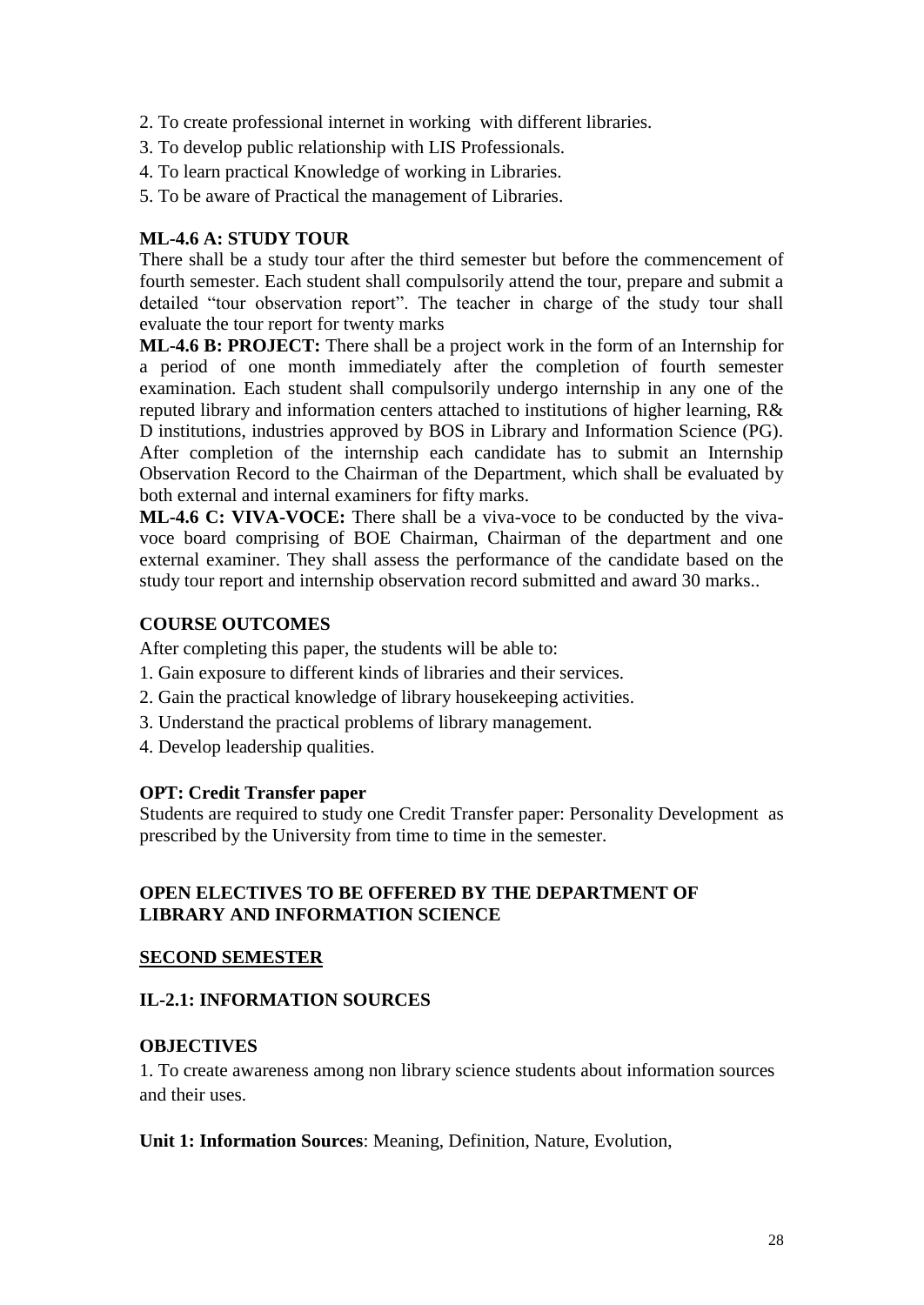Characteristics, Functions, Types of information sources and their Importance; Criteria for evaluation of information sources

- **Unit 2: Primary sources (Print and Electronic)**: Periodicals, Technical reports, Patents, Standards and specifications, Theses and Dissertations, Conference and seminar proceedings, Trade literature
- **Unit 3: Secondary sources (Print and Electronic)**:Dictionaries, Encyclopedias, Year books and Almanacs, Biographical sources, Geographical sources, Current sources, Statistical information sources, Handbooks and Manuals, Bibliographies, Catalogues, Abstracting and Indexing sources
- **Unit 4: Tertiary Sources (Print and Electronic)**: Directories, Guides to reference sources, Bibliography of bibliographies, Union catalogues,
- **Unit 5: Non – documentary sources:** Human sources: Technological gatekeepers, invisible colleges, Consultants, resource persons, Institutional sources: Government ministries, and Departments, R & D Organizations, Learned societies, Publishing houses, archives, databanks, information analysis centers, referral centers, institutional websites
- **Unit 6: Electronic sources**: Online databases, Internet sources, List serves, Subject gateways

#### **COURSE OUTCOME**

1. Students will be aware of varioces information sources.

#### **References:**

- Chenny F N and Williams W J. Fundamental reference sources. Ed 2. Chicago: ALA, 1980
- Chowdhury, G G and Chowdhury, Sudatta. Searching CDROM and online information sources. London: Facet, 2001
- Chowdhury, G G and Chowdhury, Sudatta. Information sources and searching on the world wide web. London: Facet, 2001
- Grogan D J. Science and technology: An introduction to the literature Ed 4. London: Clive-Bingley, 1982
- Katz, W A. Introduction to reference work. New York: McGraw Hill, 1992
- Krishankumar. Reference service Rev Ed 3. New Delhi, Vikas, 1987
- Poulter, Alan., Tseng, Gwyneth and Sargent, Goff. The library and information, Professional's guide to the World Wide Web. London: Facet, 1999
- Sewa Singh. Handbook of International sources on reference and information. New Delhi: Crest, 2001

Shores, Louis. Basic reference sources. Chicago: ALA, 1959,

Subramanyam, K. Scientific and Technical information resources. New York: Marcel Dekker, 1981

#### **THIRD SEMESTER**

#### **IL-3.1: INFORMATION LITERACY**

#### **OBJECTIVES**

- 1. To provide basic knowledge about libraries.
- 2. To get familiarized with library operations.
- 3. To provide the characteristics of users and their information needs.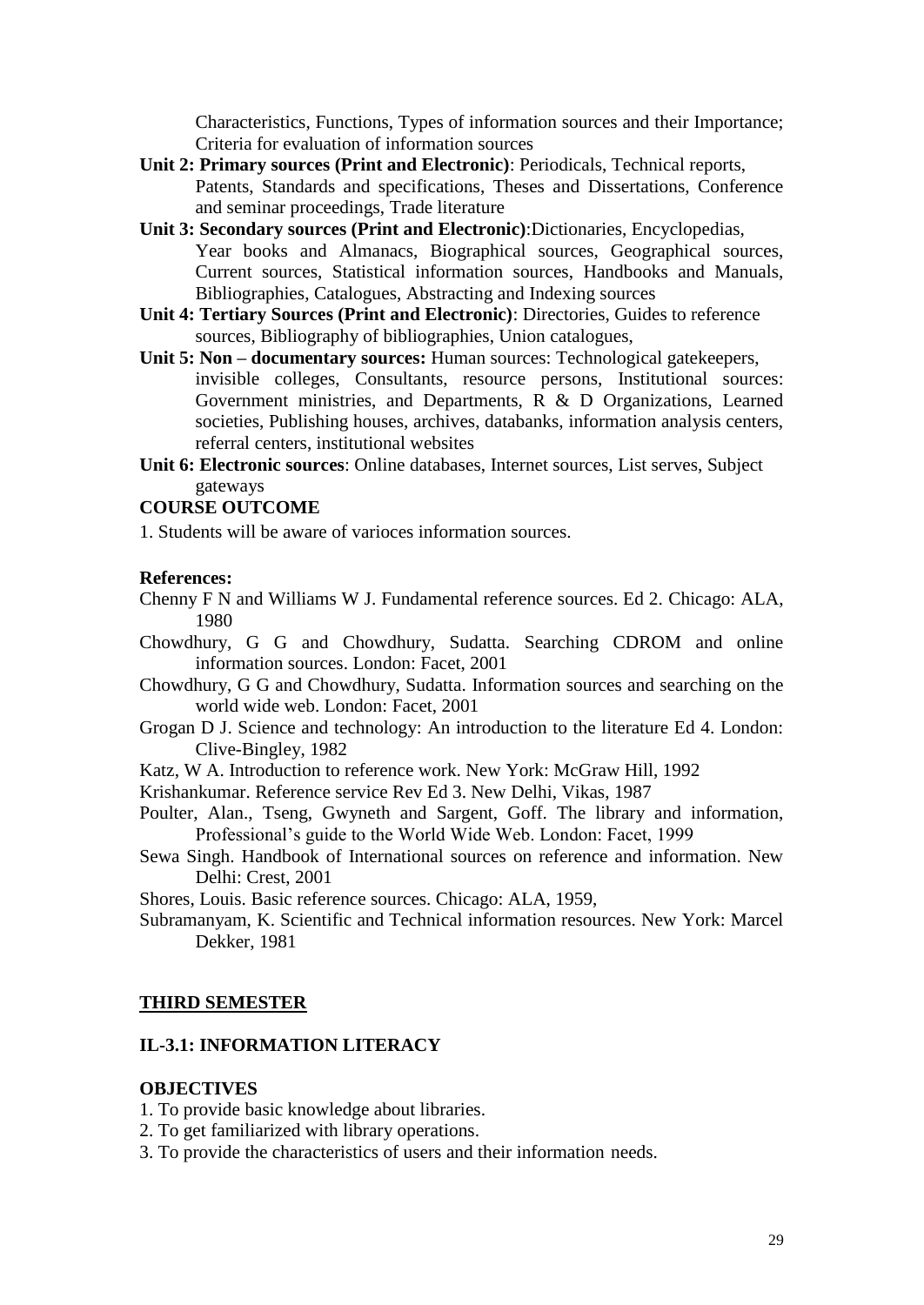- **Unit1: Libraries**: Meaning, Aims, Functions, Types: Role of libraries in modern society – social, educational and cultural
- **Unit 2: Library Tools, Services and Facilities**: Classification and Cataloguing of books, Organization of library resources; Catalogues, OPAC, Web OPAC, Union Catalogues, Kardex Circulation of books; Reading room facilities, Photocopying facility, Bookbanks
- **Unit 3: Library Users and their needs:** Categories of users: Academic community, Scientists and Technologists, R & D Personnel, Other Professionals, Planners, Policy makers, Ethnic groups etc. Information needs and Information seeking behaviors of various users; Role of users in collection development
- **Unit 4: Information Literacy**: Definition, Need and Scope. History and evolution Library/ Bibliographic instruction, library tour, initiation to freshman, library orientation and user education; Selective study of Information Literacy missions, forums and task forces, National and International standards, guidelines and policies,
- **Unit 5: IL Skills and competencies**: B-6 skills with theoretical and practical orientation
- **Unit 6: Referencing: Internal and External Referencing;** Footnotes, Endnotes, References, Preparation of bibliography; Style manuals

### **COURSE OUTCOME**

1. Understand the role of libraries in modern society.

2. Understand the basic library operations like classification, Cataloguing Circulation of

books.

3. Understand the information gathering needs and gathers habits of users.

#### **References:**

- ACRL (2000). Information literacy competency standards for higher education: ACR: Chicago
- American Library Association. Final Report of Presidential Committee on Information Literacy. [www.ala.org/at/nill/litt1sthtml](http://www.ala.org/at/nill/litt1sthtml)
- Barker, K. and Londsale, R. Ed. (1994). Skills for life: the value and meaning of literacy. London: Taylor Graham.

Benge R C (1970). Libraries and cultural change. London: Clive Bingley

- Bawden, D. (2001). Information and digital literacies: a review of concepts. [http://gti/edu.um.es.8080/gomez/hei/intranet/bawden/pdf.](http://gti/edu.um.es.8080/gomez/hei/intranet/bawden/pdf)
- Bruce C (1997), The seven facets of information literacy. Auslib press: Adelaide
- Buschman J (1993). Critical approaches to information technology in librarianship: Foundation and applications London: Greenwood press
- Chowdhury, G G and Chowdhury, Sudatta (2001). Information sources and searching on the world wide web. London: Facet
- Dordick H S and Wang G (1993). The information society: A retrospective view. Newbury: California: Sage
- Eisenberg, Michael B., Lowe, Carrie, A. and Spitzer, Kathleen L. (2004). Information Literacy: Essential Skills for information age. London: Libraries unlimited.
- Galhotra, Mohan Kumar (2008). Information technology in Library and information services, New Delhi: Ess Ess Publications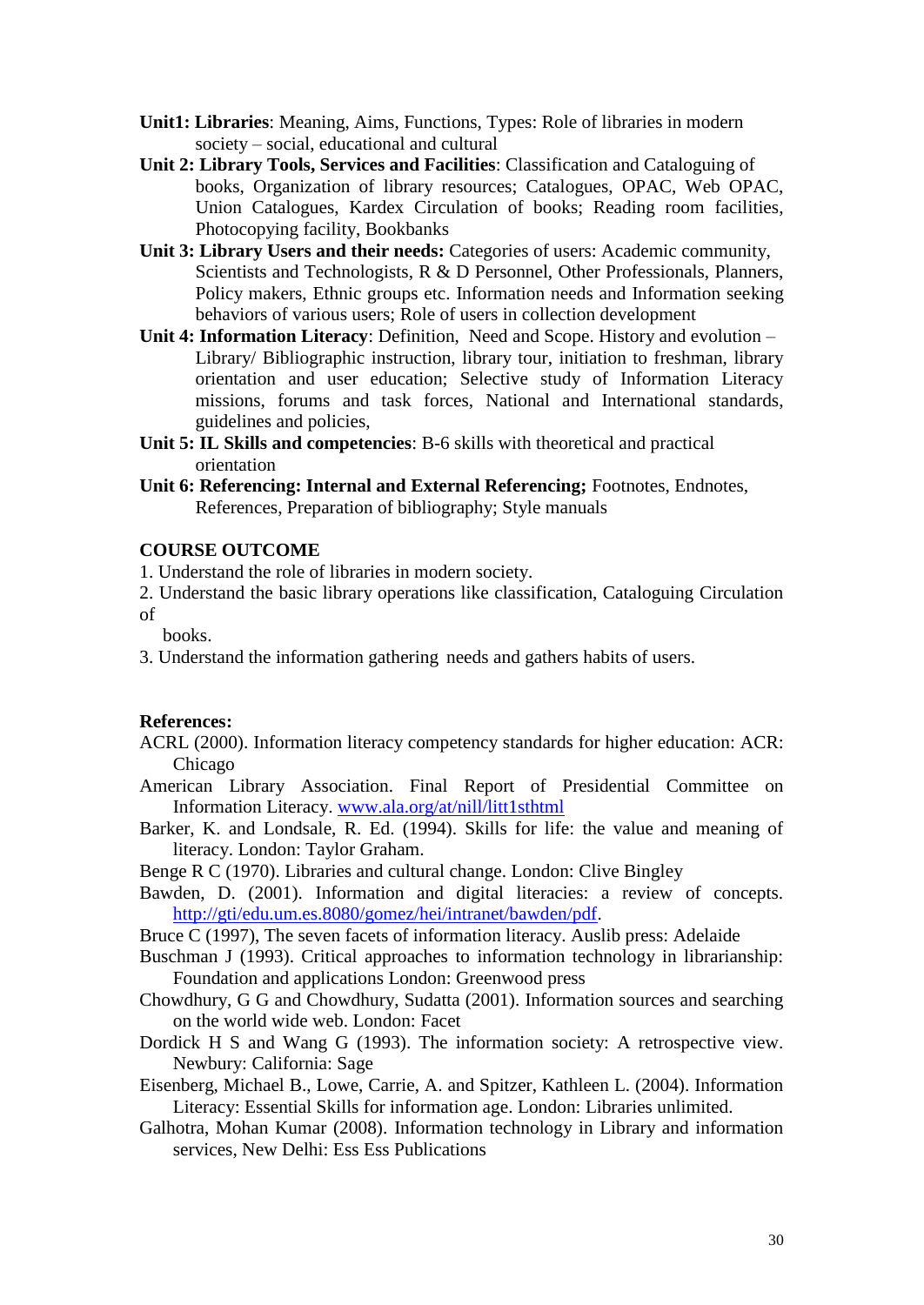- Garg, Suchi (2006). Information and Communication Technology. New Delhi: Alfa Publications
- Guha, B (1983). Documentation and Information services: Techniques and systems. Rev ed 2. Calcutta: World

Kawatra P S (1983). Fundamentals of documentation. New Delhi: Sterling

Khanna J K (1987). Library and society. Kurukshetra: Research production

Meadows, A J (1991). Knowledge and communication. London: LA.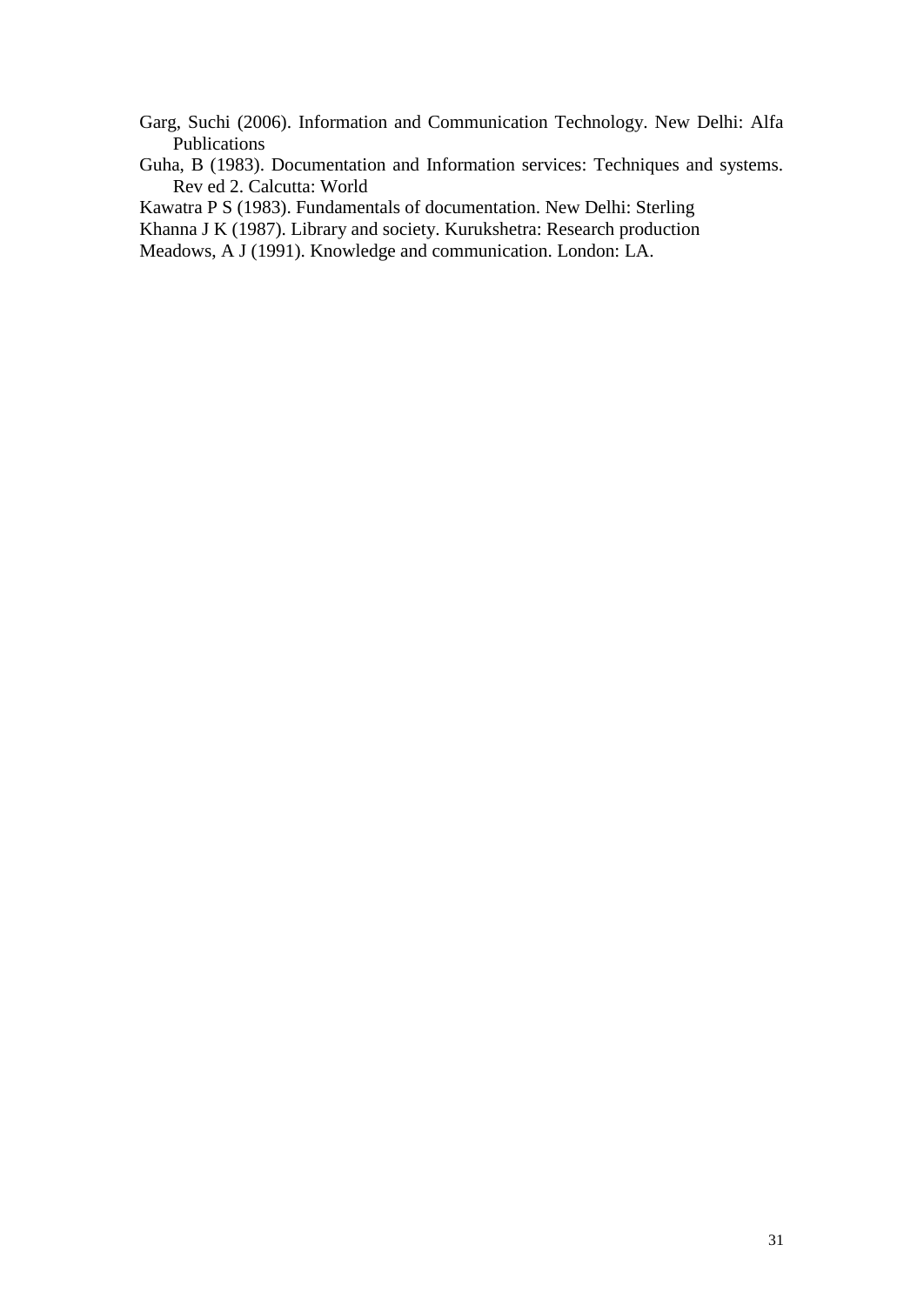| Paper<br>No | Title of the paper                    | <b>Credits</b> | Exam<br>marks | IА |
|-------------|---------------------------------------|----------------|---------------|----|
| $ML-1.1$    | <b>Foundations of Library Science</b> |                | 80            | 20 |
| $ML-1.2$    | Management of Libraries               |                | 80            | 20 |
| $ML-1.3$    | Library Cataloguing                   |                | 80            | 20 |
| $ML-1.4$    | Library Classification                |                | 80            | 20 |
| $ML-1.5$    | <b>Information Sources</b>            |                | 80            | 20 |
| $ML-1.6$    | Applications of Computers             |                | 80            | 20 |

### **SYLLABUS FOR CERTIFICATE COURSE IN LIBRARY SCIENCE**

## **C-1.1: FOUNDATIONS OF LIBRARY SCIENCE**

### **OBJECTIVES**

- 1. To provide the basic knowledge of libraries and highlight their role in society.
- 2. To highlight the role of library profession.
- **Unit 1: Library as a social institution:** Library: Concept, Social and historical foundations; Classification of Libraries: Their functions and features; Role of libraries in the development of a society: Implications on libraries and information centers
- **Unit 2: Library development:** History of library movement: Growth and development of libraries in India
- **Unit 3: Normative principles of LIS:** Five laws of library science and their implications on libraries
- **Unit 4: Library legislation:** KPL Act 1965, Copy Right Act 1957, Delivery of Books and Newspapers Act 1954, Press and Registration Act: Overview
- **Unit 5**: **Documentation Centers:** NISCAIR, DESIDOC, NASSDOC
- **Unit 6: Library and Information Profession:** Librarianship as a profession: Professional ethics; Professional Associations: ILA, IASLIC and UNESCO;

## **COURSE OUTCOMES**

- 1. Understand the role of libraries in society.
- 2. Understand the importance of five laws of library science.
- 3. Get acquainted with laws related to libraries.
- 4. Became aware of the activities of national documentation centers.
- 5. Will understand the professional ethics.

### **References:**

Girjakumar. Library development in India New Delhi: Vikas 1986

Guha B. Documentation and Information services: Techniques and Systems. Rev ed 2. Calcutta: World, 1983

Kawatra P S. Fundamentals of documentation. New Delhi: Sterling. 1983

Khanna .J. K. Library and Society. Kurukshetra: Research production, 1987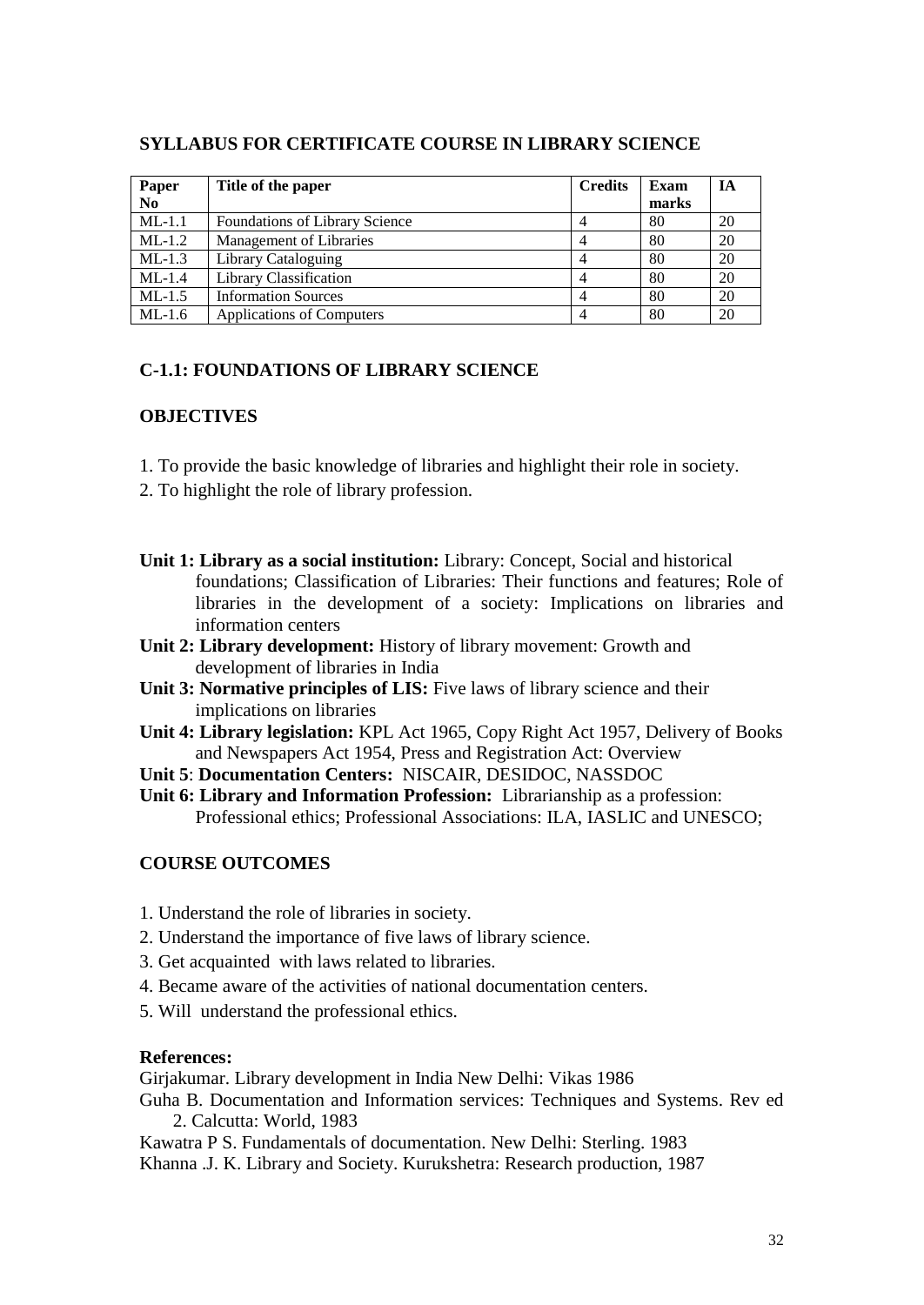Krishankumar. Library organization Ed 1(Reprint). Delhi: Vikas, 1989 Ranganathan, S. R. Five laws of library science. Ed 2. Bangalore: SRELS, 1989 Unesco. National Libraries: The Problem and Prospects. Paris: Unesco, 1960

# **CL-1.2: MANAGEMENT OF LIBRARIES OBJECTIVES**

- 1. To introduce the concept of library management.
- 2. To provide basic knowledge of FRM and HRM
- 3. To get familiarized with different section of libraries and learn different hour keeping

opportunity.

- 4. To become aware of library building and familiarized.
- 5. To Know the different kinds of reports
- **Unit 1: Management:** Concept, Definition and Scope; Functions and Principles of Scientific Management
- **Unit 2**: **Management of Library Personnel:** Library Staff: Nature, Duties and Responsibilities; Interpersonal relations, Motivation, Training and Development and Performance Appraisal
- **Unit 3: Financial Management:** Financial Resource mobilization: Budgeting techniques and methods;
- **Unit 4: Different Sections of Library;** Library house keeping operations: Book selection, Acquisition, Technical Processing, Serials Control, Circulation, Maintenance, Stock Verification, Book Binding, Evaluation and Weeding
- **Unit 5**: **Library building and Space Management; Library Furniture and Equipment**
- Unit 6: Reports: Types of records, Annual report compilation, Contents and style Library statistics etc

## **COURSE OUTCOMES**

- 1. Will understand the basics of library management.
- 2. Understands the basics of FRM & HRM
- 3. Able to identity different section and their activities.
- 4. Know the importance of library.

### **References:**

Bryson, J. Effective library and information management. Aldershot: Gower, 1990 Cronin, Blasé. Information management: From strategies to action. London: Aslib, 1985

Evans S E. Management techniques of librarians. Ed. 2 New York, Academic, 1978

Harvey R. Preservation in libraries: Principles, Strategies and practices of librarians. New York: Bowker-Saur, 1993

Mittal, R. L. Library administration: Theory and Practice, Ed 5. 1983

Ranganathan, S. R. Library Administration. Bangalore: SRELS, 1989

### **The concerned course teacher should take the students to different types of libraries in Vijayapura**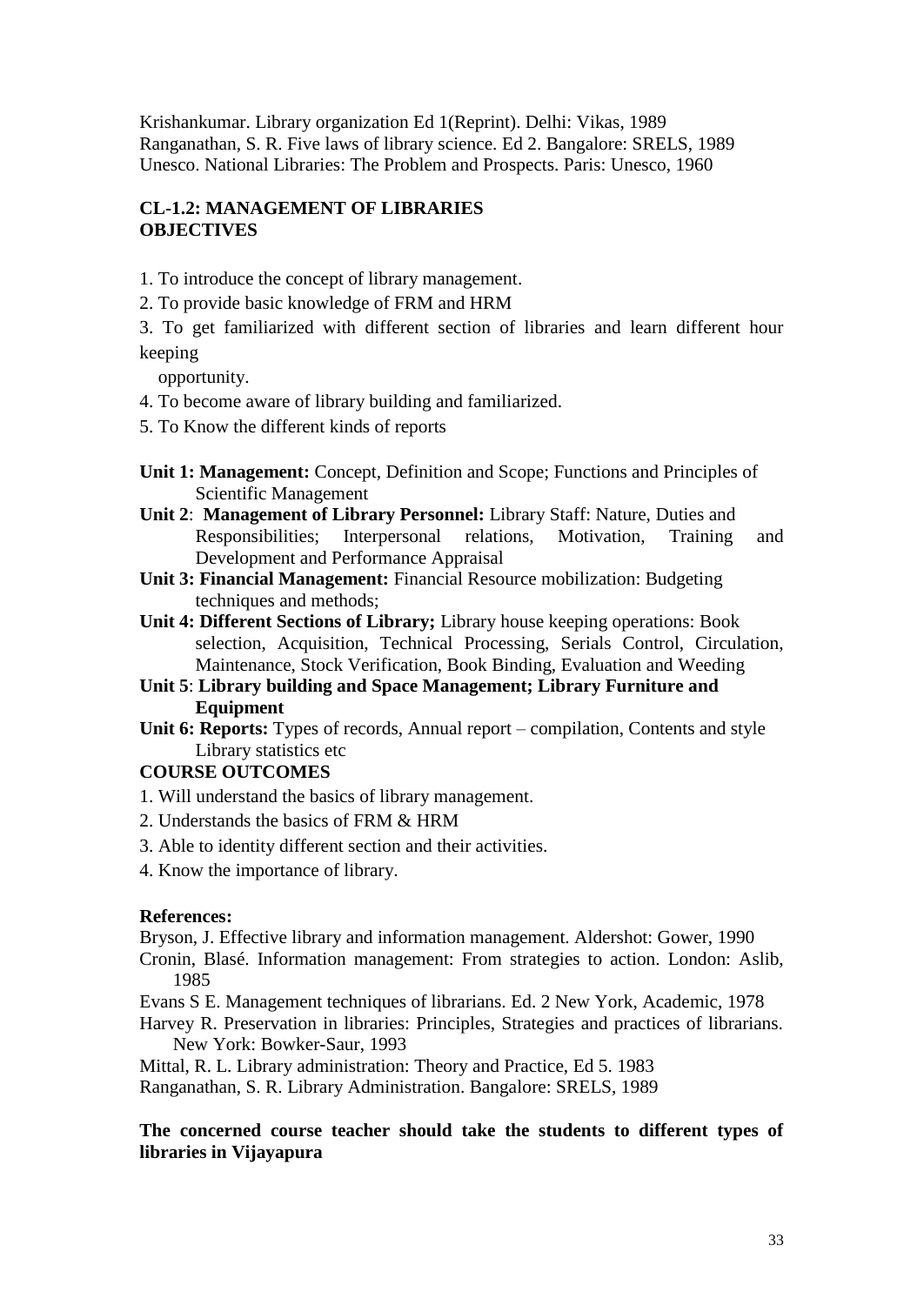# **CL-1.3: LIBRARY CATALOGUING OBJECTIVES**

- 1. To develop essential knowledge of classification and cataloguing.
- 2. To develop theoretical knowledge of RDA and DDC.
- **Unit 1: Library Catalogue: Basics:** Library catalogue: Meaning, Objectives, Purpose and functions; Types and Forms of library catalogue – Conventional and Non-conventional forms
- **Unit 2**: **Catalogue Entries:** Catalogue Entries: Format of catalogue entries; kinds of entries: Data elements in different types of entries; Filing of entries
- **Unit 3**: **Normative principles:** Laws, Canons and Principles
- **Unit 4**: **Library Catalogue Codes:** History and development of library catalogue codes; Study of AACR2R and CCC
- **Unit 5**: Cataloguing of simple and compound titles according to AACR2R

### **Each student shall compulsorily maintain practical workbook and submit the same at the time of examination**

## **COURSE OUTCOMES**

- 1. Will understand the significance of cataloguing and classification.
- 2. Become aware of normative principles of library cataloguing and classification.
- 3. Understand the features, structures and applications of RDA and DDC.

### **References:**

Anglo American Cataloguing Rules 2<sup>nd</sup> Revised Ed. New Delhi: Oxford, 1998

- Brne, Deborah J. MARC Manual: Understanding and Using MARC Record. Engelwood: Libraries Unlimited, 1998
- Fritz, Devorah A. Cataloguing with AACR2 and US MARC records. Chicago: ALA, 1998
- Girijakumar and Krishan Kumar. Theory of Library Cataloguing. New Delhi: Lokar, 183
- Maxwell, Robert and Maxwell, Margaret F. Maxwell's handbook of AACR2R, Chicago: ACA, 1997

Krishankumar. Theory of Cataloguing. Rev. Ed5. New Delhi: Vikas, 1989

Ranganathan, S. R. Theory of Library Catalogue. Madras Library Association, , 1938

## **CL-1.4: LIBRARY CLASSIFICATION**

### **OBJECTIVES**

1. To develop essential knowledge of classification and cataloguing.

2. To develop theoretical knowledge of RDA and DDC.

**Unit 1**: **Library Classification : Basics:** Definition, Need, Purpose, Historical Perspective

**Unit 2**: **Postulations Approach – I:** Normative principles and their applications;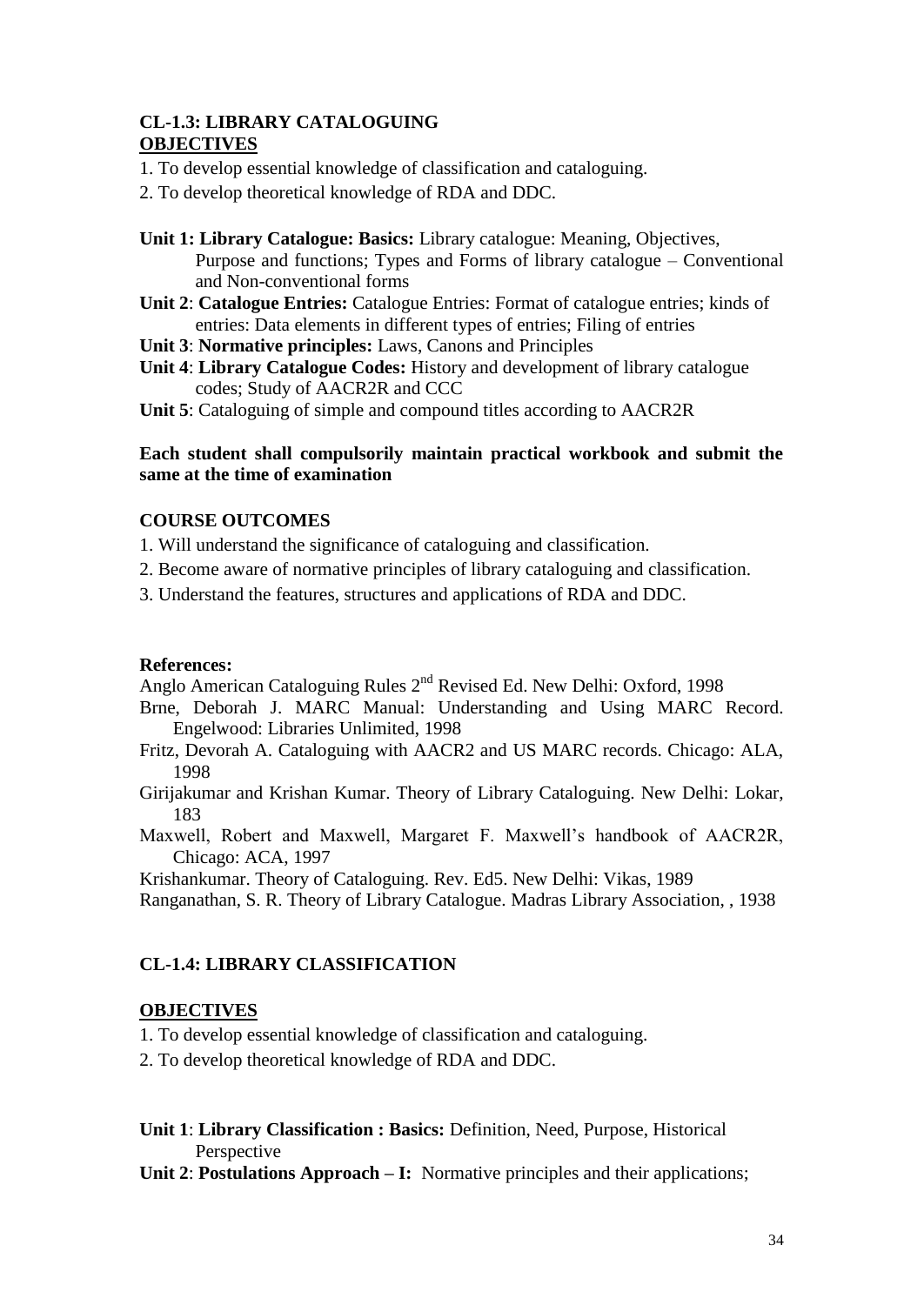Planes of work; Fundamental categories, Facet analysis, and facet sequence

**Unit 3**: **Postulations Approach – II:** Notation, Mnemonics an Devices, Systems and specials; Common isolates, Space isolates, Time isolates; Call Number: Class Number, Book number, Collection number

**Unit 4:** Study of Dewey Decimal Classification: Features, Structure and applications **Unit 5**: Classification of simple and compound titles according to DDC

### **Each student shall compulsorily maintain practical workbook and submit the same at the time of examination**

### **COURSE OUTCOMES**

- 1. Will understand the significance of cataloguing and classification.
- 2. Become aware of normative principles of library cataloguing and classification.
- 3. Understand the features, structures and applications of RDA and DDC.

#### **References:**

Dewey Decimal Classification Ed 22

Krishankumar. Theory of Library Classification. New Delhi: Vikas, 1989 Ranganathan, S. R. Prolegomena to Library classification. Bangalore: SRELS, 1989 Ranganathan, S. R. Colon Classification Ed. 6 (amended). Bangalore: SRELS, 1989

### **CL 1.5: INFORMATION SOURCES: OBJECTIVES**

1. To make them aware of different information sources.

- **Unit 1: Information Sources:** Meaning, Definition, Nature, Evolution, Characteristics, Functions; Types of information sources and their Importance; Criteria for evaluation of information sources
- **Unit 2: Primary sources (Print and Electronic):** Periodicals, Technical reports, Patents, Standards and specifications, Theses and Dissertations, Conference and seminar proceedings, Trade literature
- **Unit 3: Secondary sources (Print and Electronic):** Dictionaries, Encyclopedias, Yearbooks and Almanacs, Biographical sources, Geographical sources, Current sources, Statistical information sources, Handbooks and Manuals, Bibliographies, Catalogues, Abstracting and Indexing sources
- **Unit 4: Tertiary Sources (Print and Electronic):** Directories, Guides to reference sources, Bibliography of bibliographies, Union catalogues
- **Unit 5:** Acquaintance with various types of information sources (Print and Electronic)

### **Each student shall compulsorily maintain practical workbook and submit the same at the time of examination**

### **COURSE OUTCOMES**

1. Become aware of the users of different types of  $inf$ <sup>n</sup> sources.

#### **References:**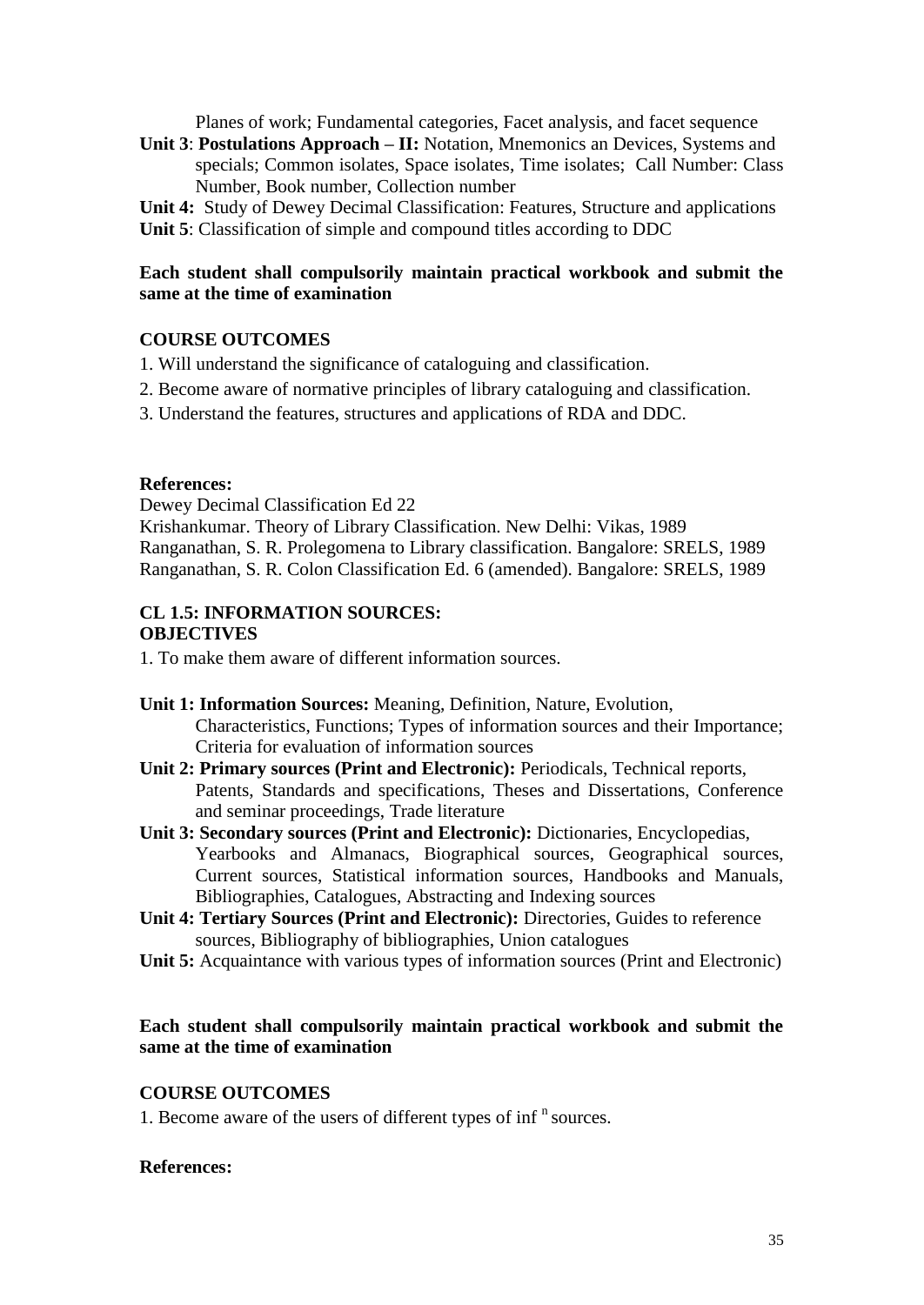Krishnakumar (2003). Reference Service, Ed.3, New Delhi, Vikas

- Kumar PSG. (Ed) (2001). Indian Encyclopedia of Library & Information Science. New Delhi: S. Chand & Co.
- Sewa Singh (2001). Handbook of International sources on reference and information. New Delhi: Crest
- Sharma,J.S and Grover, D.R (1998): Reference Service and Sources of Information, New Delhi: EssEss

### **CL-1.6: APPLICATIONS OF COMPUTERS**

### **OBJECTIVES**

- 1. To make them aware of basics of computers and library automation.
- 2.To get acquainted with library automation process and Lib Auto software.
- **Unit 1: Computers:** History and Development, Generation of Computers, Types of Computers, Applications of computers; Components of a Computer: CPU, Input and Output devices, Internal and External storage devices – ROM, RAM, Magnetic Devices, Optical Devices; Computer Software
- **Unit 2: Library Automation:** Genesis, History, Ned, Rationale, Types and areas of Library automation; Study of Library Software Packages – SOUL, NIC E-Granthalaya
- **Unit 3: Internet:** Origin, History and Evaluation; Resource and Facilities; Internet Tools; Applications to Libraries
- **Unit 4**: **Technologies for Information Management:** Micrographics, Multimedia, CD ROM, and Networking technology; Information Technology, Communication Technology, Barcode, Wi-fi, and RFID technology
- **Unit 5**: Acquaintance with computer; Hands on experience with MS-Word, MS-Excel; MS-PowerPoint; MS-Access
- **Unit 6**: Hands on experience with SOUL/NIC E-granthalaya

### **COURSE OUTCOMES**

- 1. Will be able to work on computers.
- 2. Able to work with SUUL/NIC- e-granthalaya.

#### **References:**

Basandra S K. Computers Today, New Delhi: Gogotia, 2002

Benfold J. Welcome to CD – ROM, New York: MIS Press, 1993

- Haravu, L. J. Library Automation: Design, Principle and Practice, New Delhi, Allied, 2004
- Rajaraman, V. Fundamentals of Computers. New Delhi: Prentice-Hall of India, 1981

Sinha P. K. Computer Fundamentals: Concepts, Systems and Applications Ed. 2 New Delhi: BPB, 1992